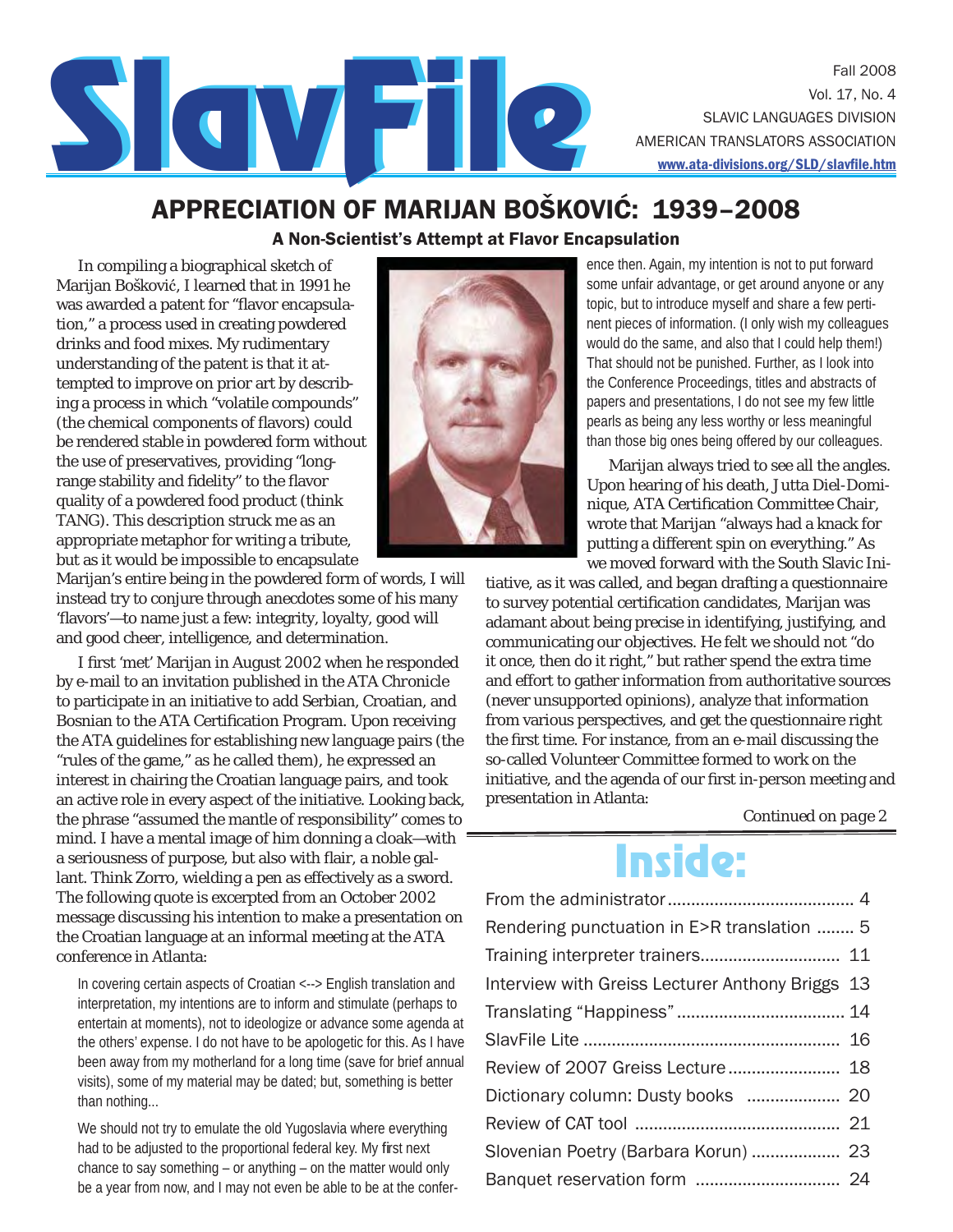### SLAVIC LANGUAGES DIVISION

**OFFICERS** 

Administrator: Becky Blackley Tel: 304-637-7505 beckyblackley@starband.net

Assistant Administrator: P. Elana Pick Tel: 917-400-6918 rulinguist@optimum.net

SlavFile is published four times yearly.

Articles of interest to Slavic translators and interpreters are invited.

Designation of Slavic Languages Division membership on ATA membership application or renewal form provides full membership.

> Write to ATA, 225 Reinekers Lane Alexandria, VA 22314

Submissions become the property of SlavFile and are subject to editing.

Opinions expressed are those of the authors and do not necessarily represent the views of the Editor or of the Division.

> Editor: Lydia Razran Stone Tel.: 703-768-5441 lydiastone@verizon.net

Associate Editor: Nora Favorov Tel.: 919-960-6871 norafavorov@bellsouth.net

Associate Editor: Galina Raff (Russian, Layout) Tel.: 704-849-8200 galina.raff@gmail.com

#### EDITORIAL BOARD

Liv Bliss bliss@wmonlline.com

Roy Cochrun (Dictionaries) roy@royfc.com

Stephen Dickey and Janja Pavić-Dickey (Bosnian, Croatian, Serbian) smd@ku.edu; jpdickey@ku.edu

> Jennifer L. Guernsey jenguernsey@gmail.com

Vladimir Kovner vkovner250696MI@comcast.com

> Christina Sever csever@proaxis.com

Lynn Visson lynnvisson@mac.com

Roman B. Worobec (Ukrainian) rbw@inbox.com

### MARIJAN BOŠKOVIĆ *Continued from page 1*

How productive is it to go on increasing the Committee?! Eight people is a lot, for purposes of communication, opinion exchange and efficiency. It is well known that the effectiveness of an active body of members decreases with that body's size. About 6 members is optimum. . . .

The public meeting must have the proper decorum and stature to achieve its purpose. Our purpose is to communicate the initiative and the progress so far, to acquaint our fellow members with the Committee and its people, to share some of our questions under consideration, to fill some operational slots prescribed by the ATA rules, and finally to outline the next steps and the rest of the procedure...

This endeavor is a long-range effort, and we should treasure quality and execution above anything else, expediency included. I am fully committed to our work on this Committee. I am not running for a popularity contest here. If we do set this up well, it will last us for a long time and serve the candidates with its intended purpose. As a token of that, I am willing to delay my own accreditation in order to work with the first few exams.

We did, due in large measure to Marijan's sense of purpose, achieve one of the goals of the South Slavic Initiative—establishing the Croatian-English language pairs for ATA certification. This was accomplished after almost two years of dedicated work—a considerable commitment, yet, according to Certification Program Manager Terry Hanlen, less time than any new language pair in recent memory. Marijan became Language Chair for English into Croatian, and David Stephenson, also instrumental in the project from its inception, became Language Chair for Croatian into English. From an e-mail dated 27 July 2004:

Dear friends, I feel extremely happy and proud – above all for the wonderful group of people that have joined the effort and made it possible! We all should and ought to enjoy this milestone, and I wish to thank Paula for initiating the Initiative and David for supporting it. My heart really goes out to both of you at this moment, and I am only trying to imagine how happy and proud you must be. If there is such a thing as an e-hug, I send it to you now with this note.

Marijan was both a cheerleader and the guy who rolled up his sleeves and got down to business. Once he set his mind to something, he was unwavering, and this made him a formidable opponent when disagreements arose. Yet he was a gentleman in every transaction, whether supporting or sparring. He was the essence of "long-range stability and fidelity." Those who knew him will long savor the experience of his friendship.

Paula Gordon

\*\*\*\*\*

I met Marijan Bošković when we were students in Zagreb. We were both members of the Velebit Mountaineering Club and, more specifically, of a smaller group of friends (most of whom were Marijan's schoolmates) who went on hiking expeditions together. Later, we all went our different ways and Marijan eventually ended up in the United States. I lost touch with him.

He contacted me again in the 1990s to enquire about possible cooperation in his efforts to have Croatian recognized by the American Translators Association and academic linguists. This started our correspondence and meetings in Zagreb and the United States. Marijan was a prodigious letter writer: you wrote him a short note and back would come a long, elegantly composed letter, written in a calligraphic hand. His letters were a

*Continued on page 3* 

OFFERS OF WORK FROM EMPLOYERS AND CLIENTS ARE PUBLISHED FREE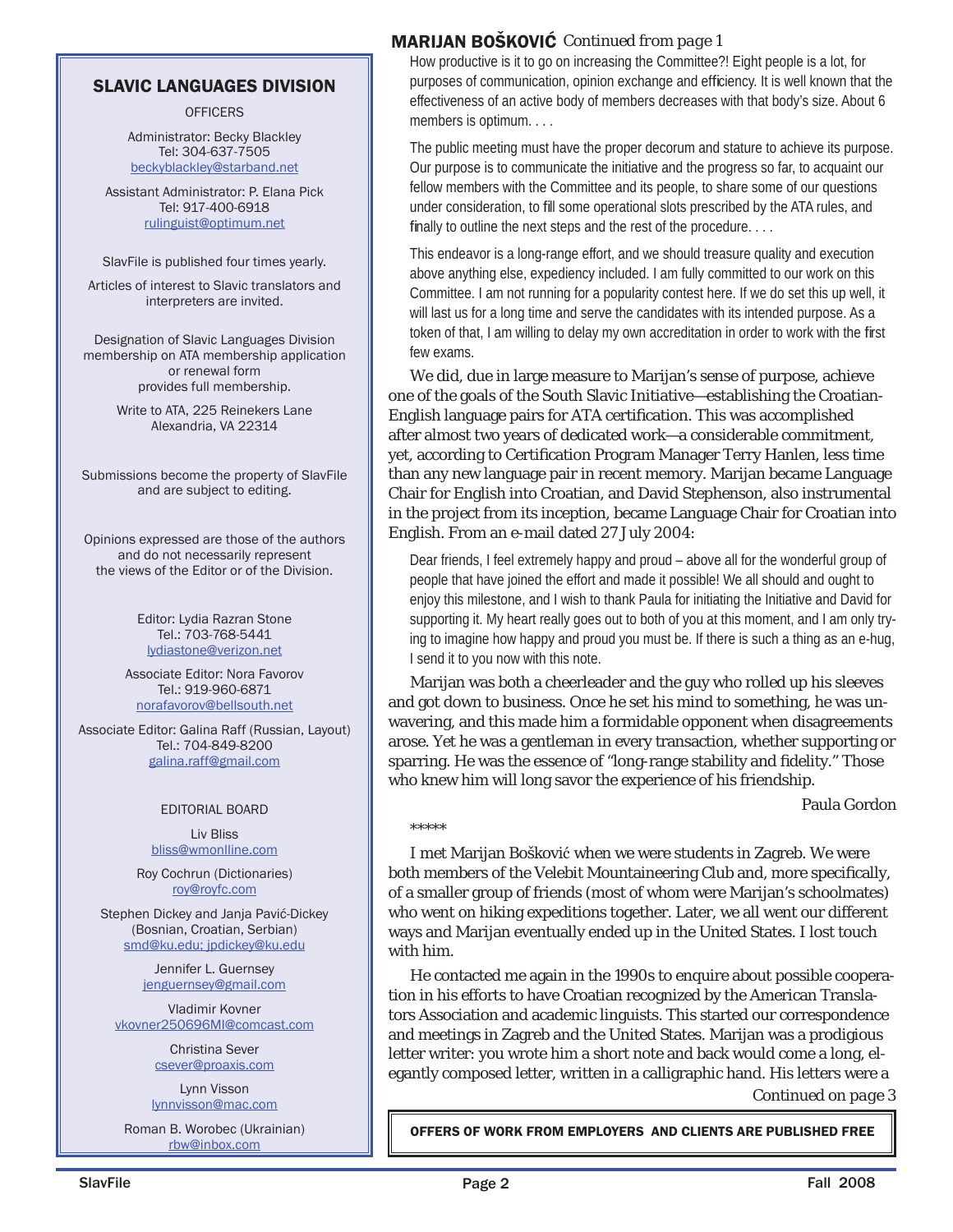### MARIJAN BOŠKOVIĆ *Continued from page 2*

perfect illustration of his attitude to life and work: whether describing his life or dealing with a professional matter, he wrote with conciseness and lucidity. I often think that had Marijan not been a distinguished chemist, he could have have had a brilliant career as a linguist and writer.

Since his achievements in research and translation will be described by his colleagues in the profession and in ATA, I will contribute an anecdote from our student days in Croatia.

Already in high school and especially after he started university, Marijan ("Bolt" to his friends) was very particular about what you should eat and liked to discuss it. Of course, what he advocated was a healthy and balanced diet. When we went on hiking trips from hut to hut (Mt. Velebit, the Slovenian Alps), we carried most of the provisions in our backpacks. Before the expeditions, Bolt would instruct us about what those should consist of so as to cover our «daily intake» in protein, carbohydrates, vitamins...But the problem was the subsequent implementation. Bolt insisted, with his typical earnestness and conviction, that our ration per meal should be one third of a small packet of cheese (1/3 trokuta Zdenka sira), one or two sardines, a bit of vegetables from one of those small flat cans that are still available today, half an apple, two small pieces of chocolate... What happened was that we finished off all the sardine cans on the first day, the cheese the next and so on. Towards the end of the trip we would be famished and eager to return to civilization.

Marijan, dear friend, we shall all miss you: your congenial company, your informed and interesting conversation, your good-natured and broad smile, your energy and optimism, your travel plans, your advice on healthy eating...

Your friend, Vera Andrassy

\*\*\*\*\*

The first real conversation I had with Marijan Bošković is the one I'll remember the longest. It took place in the restaurant of the Hyatt Regency in Atlanta during the 2002 ATA Conference. I wandered in after an exhausting day of workshops, and Marijan was dining alone. Although we had met only a few hours earlier, he immediately waved me over and invited me to join him. That was Marijan's way.

Over a meal of salads and roast chicken, we had a farranging conversation about Third World development, the decline of the Hapsburg empire, tornados in the Midwest, and not least of all his great passion: Croatia and the Croatian language. Against all odds, he managed to convince me to devote myself to the ultimately successful effort to establish Croatian as an ATA-certified language. That too was Marijan's way—infusing others with his own passions.

At one point during our subsequent collaboration toward establishing Croatian certification, I adopted a pet name for him (though I never let him know): It was Vlak, "The Train." Always insistent, always pushing forward, always aware of his destination, even when my own drive was flagging. But the moniker never stuck, because Marijan was

about more than steel and steam and grinding gears. He was fundamentally a compassionate soul for whom every person had worth and value and deserved to be listened to. That was also Marijan's way, and it will inspire me always.

David Stephenson

\*\*\*\*\*

Marijan was a wonderful colleague and a special friend, and he will be missed. My interaction with Marijan began when I joined the initiative to add Croatian to the ATA Certification Program. While I no longer recall exactly how I learned about the initiative or the initial steps I took to become involved, I certainly do remember Marijan's recruiting effort to get me truly involved. Once I had been confirmed as a grader on the English-into-Croatian team, Marijan asked me to attend the ATA Conference in Phoenix in November 2003. I was fresh out of graduate school and not too eager to start off my freelance career with debt due to travel expenses. I explained to Marijan that I was not in a position to make the trip at that time. Clearly, I was not yet aware of Marijan's persuasive ability when it came to matters he deemed particularly important. In a characteristically eloquent, lengthy, hand-written letter, he convinced me that my attending the conference was imperative, not only for the language group, but also for me personally. And he was right. In the end, I did travel to Phoenix that year and the conference did mark the beginning of a very fulfilling personal and professional journey.

I remember always feeling overwhelmed by the thought of replying to one of his carefully crafted and infinitely thorough emails or letters. But it was this very meticulousness that always motivated me to attempt to respond with equal care and diligence (although that was generally impossible!). Though I am fearful of continuing ahead without his leadership, I am also incredibly motivated to carry forward what he worked so hard to begin and held so dear to his heart so as not let him down. I will never cease to admire Marijan's dedication to and passion for the English-into-Croatian certification initiative. I remain eternally grateful for his genuine friendship and his enthusiastic yet unassuming mentorship.

Maja Kos Butovich

*Continued on page 4* Marijan Bošković was a driving force in establishing certification for the Croatian-English language pairs and an enthusiastic participant in grader discussions. But others will talk about his contributions to the certification program and to our profession. I prefer to pay tribute to another of Marijan's traits: he was a joy. I smiled whenever I saw him. My happiest memory of any ATA conference I've attended is that of a preconference seminar on public speaking in Seattle that I took part in with Marijan. During the two hours we spent together all of Marijan's virtues came out: his quick intellect, his kindness, his passion for languages and for doing the right thing. Memory of that brief window

\*\*\*\*\*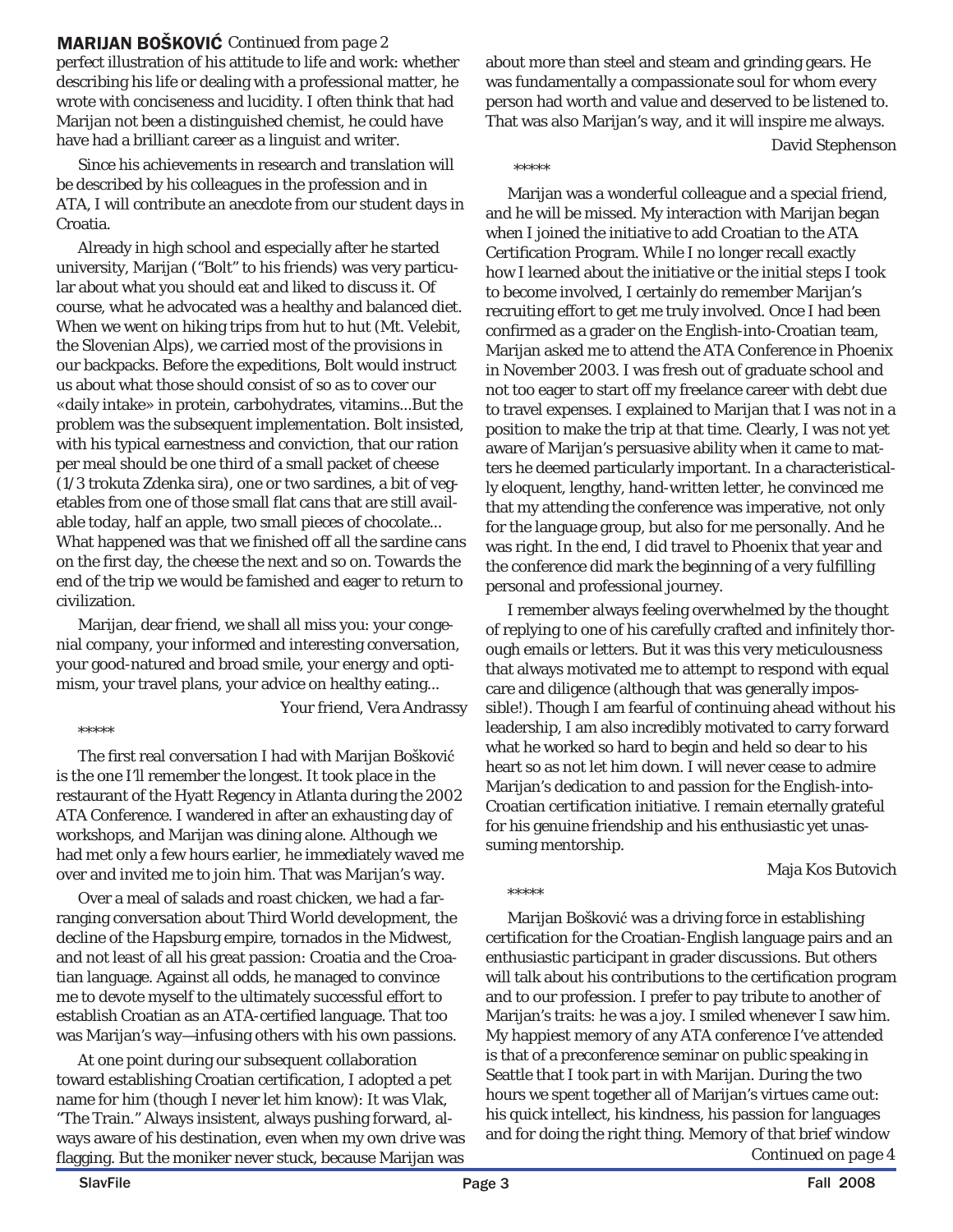### ADMINISTRIVIA



*Becky Blackley*

Greetings to all SLD members! I hope you had a terrific summer and are now enjoying the invigorating fall weather (depending, of course, on where you live). Here in "wild and wonderful" West Virginia, the leaves

are changing colors, and the forest is turning into a magnificent display of dazzling hues.

Soon, however, I will be heading off for the annual ATA Conference in Orlando (November 5-8), where it may seem that summer has once again returned. I expect to see many of you there. We have a fine lineup of sessions in the Slavic Languages Division, as well as sessions in other specializations that will be of interest to SLD members. Here is a brief overview of the sessions (complete descriptions can be found on the ATA website):

### Slavic Languages Division Sessions:

- 1. Thursday, 2:00-3:30. Software Tools for Slavists, Part I (Jennifer L. Guernsey, moderator; Becky Blackley, Fred Grasso; and John W. Riedl).
- 2. Thursday, 4:00-5:00. Software Tools for Slavists, Part II (a continuation of Part I).
- 3. Friday, 2:00-3:30. Susanna Greiss Lecture: Leo Tolstoy and War and Peace (Anthony P. Briggs).
- 4. Friday, 4:00-5:00. Russian<>English: Types of English Borrowings in Russian and New Translation Problems (Anastasia L. Koralova).
- 5. Saturday, 9:00-10:30. An Exploration of Complementary Language Partnerships (Svetolik P. Djordjevic, Nora S. Favorov, Paula S. Gordon, Vladimir J. Kovner, and Lydia Razran Stone).
- 6. Saturday, 11:00-12:00. Ask the Experts: Advice for Novice (and Not So Novice) Interpreters. (Lynn Visson, moderator; Emma Garkavi, Alex Lane, James P. Nolan, Barry Olsen).
- 7. Saturday, 2-3:30.Translating Legal Russian into English (Thomas E. Fennell and Fred Grasso).

### MARIJAN BOŠKOVIĆ *Continued from page 3*

of time provides me with an idea of how much we all lost when we lost Marijan.

In May, when Marijan sent out a note about his illness, he wrote, "I remain serene and optimistic, believing that our paths shall meet again." I wrote back to say that I wouldn't see him in Orlando, but that I was counting on him for the 2009 conference in New York. One might say that Marijan is not going to keep the rendezvous, but I know better. Marijan was a big man—big physically, big mentally, big of heart—and such a big man will never completely disappear. He will always be present in the hearts

8. Saturday, 4:00-5:00. Slavic Languages Division Annual Meeting (Becky Blackley).

### **Sessions Related to Slavic**

- 1. Saturday, 11:00-12:00. From Heritage Speaker to Professional Interpreter (Marta Zielyk). Interpreters' Division Session.
- 2. Friday 9:00-10:00. Edward FitzGerald and Omar Khayyam (Anthony P. Briggs). Literary Division Session.
- 3. Friday, 4:00-5:00. Why is a Poetic Translator Like a Philandering Husband? (Lydia Razran Stone). Literary Division Session.

Please note: Requests to cancel or change the time of sessions are still being received, and the final schedule and line up will not be finalized until the conference.

Of course, one of the most popular "sessions" at each conference is the annual Slavic Languages Division banquet. This year we will continue our tradition of sampling local cuisine with a meal at Bongos Cuban Cafe on Thursday, November 6 at 7:30 p.m. The restaurant is within walking distance of the hotel and is offering us an exciting four-course menu of traditional Cuban dishes. Generally one or more members entertains us in some way. A good time will surely be had by all. Because it is so much easier for all concerned if we collect money in advance, we are offering a substantial early-bird discount for those who sign up and pay by October 29. The cost is \$49 for mail-in reservations made before October 29, and \$55 for reservations made at the conference. See reservation form and banquet announcement on page 24. If you miss the October 29 deadline, you may still reserve in person with Jennifer Guernsey at the conference; however, the cost will be \$55 and the cutoff time is 5:00 P.M. on Thursday, November 6.

And finally, please don't forget that November 4 is Election Day. If you will be in Orlando, or on your way there, please be sure to vote early or by absentee ballot. This is an election not to be missed.

Meanwhile, enjoy this issue of the SlavFile, then start packing your bags for the warm delights of the Sunshine State. See you there!

of those who knew him, and I know that I will never attend another conference without feeling that Marijan is there with me.

### Diane Howard

Editor's note: A biographical sketch of Marijan can be found at http://translationjournal.net/journal/46Boskovic.htm, the October issue of Translation Journal edited by Gabe Bokor, and will also be posted also in the resources section of th[e SLD](http://www.ata-divisions.org/SLD/resources.htm) website. Anyone wishing to share further appreciations of our friend and colleague for publication may send them to Lydia Stone at lydiastone@verizon.net or Paula Gordon at paula@dbaPlanB.com.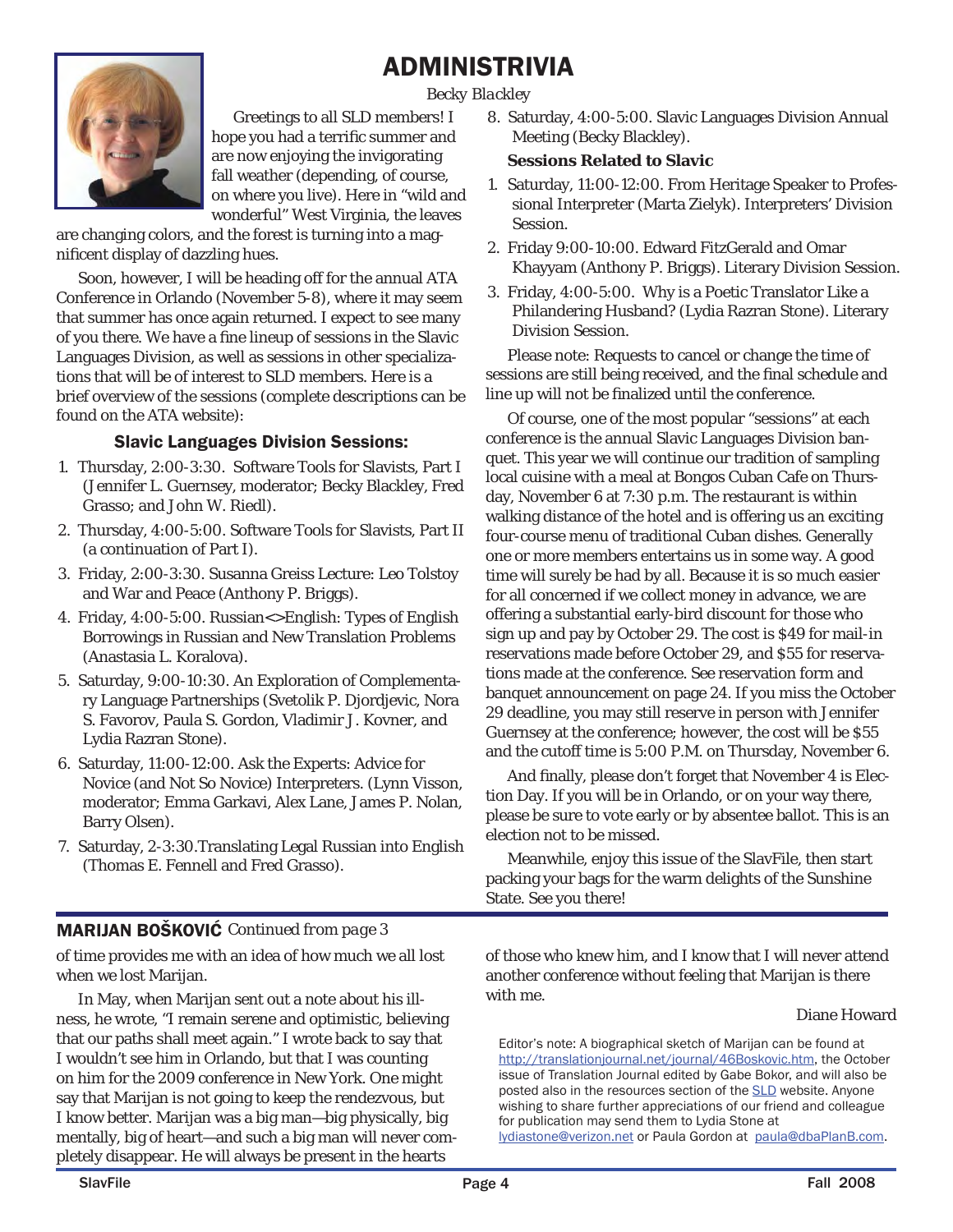## Переводим служебные знаки

*Наталья Шахова*



Расчёт гонорара производится исходя из согласованной с переводчиком ставки за 1800 знаков текста оригинала без учёта пробелов, цифр и знаков препинания, потому что переводчик не переводит служебные знаки, а оставляет их как есть в тексте перевода.

Из инструкции одного агентства переводов

К сожалению, многие технические переводчики именно так и делают – «оставляют служебные знаки как есть в тексте перевода». Причем делают это не только недавно переквалифицировавшиеся в переводчики инженеры и научные сотрудники, но и опытные специалисты с переводческим образованием. Приходится предположить, что переводу служебных знаков мало кого учили, во всяком случае, мало кого выучили. Ликвидацииэтогопробелаипосвященаданная статья. Я буду говорить только о переводе с английского на русский, но подозреваю, что многие рассмотренные здесь проблемы характерны и для перевода с других европейских языков.

В ходе подготовки этого материала я получила много комментариев от коллег, предлагавших расширить тему публикации. (Видимо, пунктуационные ошибки не только для меня являются больным вопросом!) Однако нельзя объять необъятное, поэтому я не рассматриваю правила русской и, тем более, английской пунктуации в целом, а ограничиваюсь лишь типичными случаями, когда при переводе технических текстов с английского на русский служебные знаки надо расставить не так, как они стоят в оригинале. В частности, поскольку все английские примеры взяты мною из книг, изданных в Великобритании и США, меня не интересует, правильно ли там расставлены знаки. Важно, что именно с такой расстановкой (пусть даже она трижды противоречит английским или американским правилам!) может столкнуться переводчик.

Вовсехизученныхмноюанглоязычных справочниках английской пунктуации многократно повторяется, что в отношении правил постановки запятых, тире и прочего нет единства мнений. Например, по поводу употребления короткого тире (по-английски этот знак называется en dash, потомучтоегодлинапримерноравна ширине прописной буквы N, и противопоставляется em dash – длинному тире, равному ширине M) в одном из солидных американских словарей (Webster's New Encyclopedic Dictionary, Black Dog & Leventhal Publishers Inc., 1993) можно прочесть следующее:

15. En dash appears only in typeset material. The en dash is shorter than the em dash but slightly longer than the hyphen, and it is used in place of the hyphen in some situations. The most common use of the en dash is as an equivalent to "(up) to and including" when used between numbers, dates, or other notations that indicate range.

1984–85 8:30 a.m.–4:30 p.m. GS 12–14 \$20–\$40 Monday–Friday ages 10–15 levels D–G 35–40 years pages 128–34

*Editor's note: This article was written specifi cally to address punctuation issues arising in English to Russian translation. While much here is helpful for those of us who work into Russian, there are certain asymmetries so that not all Russian to English punctuation challenges are addressed. For example, when working into English we have to be careful not to overuse ellipsis points in English. Natalya has told me she considers this article to be exhaustive, so that any punctuation combination not covered here she considers to be non-problematic for the E to R translator. LRS*

> **NOTE:** The use of the en dash to replace the hyphen in such cases, although urged by most style manuals, is by no means universal. Writers and editors who wish to have en dashes set in their copy need to indicate on their manuscripts which hyphens should be set as en dashes, and this need to mark en dashes can obviously be an inconvenience and an invitation to errors. However, many writers and editors prefer to use en dashes because of the visual clarity they provide between numbers and because of the distinction they make between en dashes used to mean "to" and hyphens used to connect elements in compound words.

16. Publishers make various uses of the en dash, and no one set of rules can be said to be standard. Some common uses of the en dash include using it as a replacement for the hyphen following a prefix that is added to an open compound, as a replacement for the word *to* between capitalized names, and to indicate linkages, such as boundaries, treaties, or oppositions.

pre–Civil War architecture the New York–Connecticut area Chicago–Memphis train Washington–Moscow diplomacy the Dempsey-Tunney fight

Подобные пояснения в отношении различных правил постоянно встречаются в справочниках по английской пунктуации, но подчеркну ещё раз, что для целей данной статьи правильность английского оригинала не имеет значения: меня интересует соблюдение правил расстановки знаков препинания в русском переводе.

*Continued on page 6* Хочу также извиниться за некоторую буквальность приводимых мною переводов: поскольку я хочу показать различия между английской и русской пунктуацией,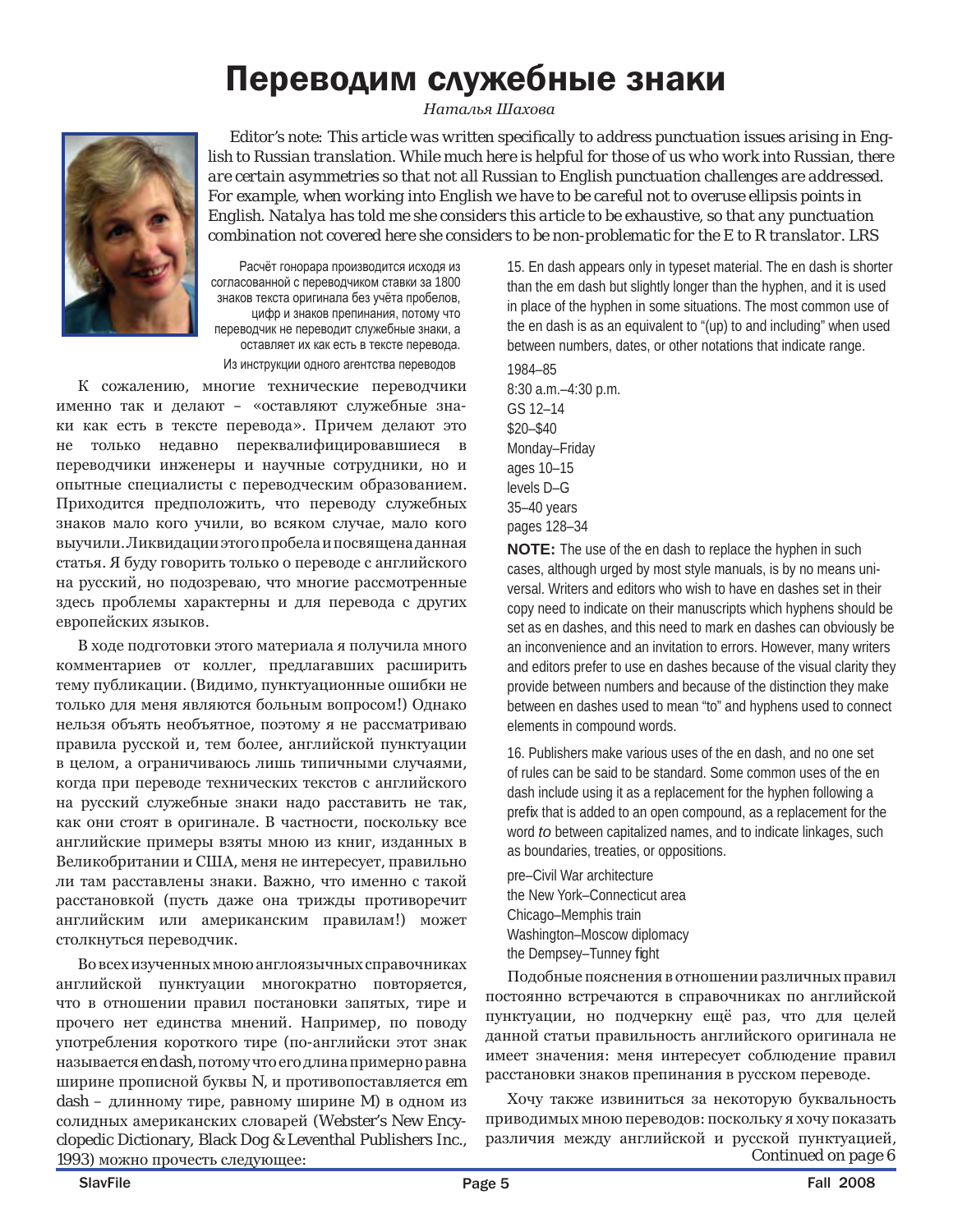приходится сохранять в переводе структуру оригинала, иначе трудно продемонстрировать изменения пунктуации. К сожалению, на практике многие переводчики именно подобные переводы и присылают в качестве образца своей деятельности.

### Лишние запятые (Excessive commas)

Иностранные запятые чрезвычайно заразительны, поэтому в переводных текстах запятые встречаются в самых экзотических местах. Вот типичные примеры, когда в русском тексте запятая должна исчезнуть но, к сожалению, у многих переводчиков сохраняется:

In 1919, his family left Russia and moved to France.

В 1919 году его семья покинула Россию и обосновалась во Франции.

For the longest time, I didn't even realize that.

Долгое время я этого даже не понимал.

For information, address Mary Smith.

За информацией обращайтесь к Мэри Смит.

For me, it meant mainly that the phone lines were constantly busy and nobody could call us.

Для меня это в первую очередь значило, что телефон всё время занят и к нам никто не может дозвониться.

As a result of the divorce, we didn't have a lot of money. Из-за развода у нас было мало денег.

Instead, we would buy candy.

Вместо этого мы покупали сласти.

However, the horse got away.

Однако лошадь унеслась.

Even with a sprained ankle, the girl was able to swim the lake. Даже с вывихнутой лодыжкой девушка смогла переплыть озеро.

To apply for this job, you must have previous experience.

Для подачи заявки на эту должность необходимо иметь соответствующий опыт.

After eating, some vice-presidents began to smoke cigars. После еды некоторые вице-президенты закурили сигары.

I like apples, pears, and oranges.

Я люблю яблоки, груши и апельсины.

Запятая, стоящая в последнем примере перед *and*, называется оксфордской и не является обязательной (при этом американцы ставят её чаще, чем англичане), но в русском переводе вторая запятая совершенно недопустима.

По-английски в датах запятые могут расставляться по-разному. Например, в The Random House Dictionary of the English Language (Random House, 1967) следующие два варианта приводятся как равноправные:

Washington was born in February, 1732, in Virginia. Washington was born in February 1732, in Virginia.

В русском переводе запятые вообще не нужны (зато стоит добавить полную или сокращенную форму слова *год*):

Вашингтон родился в феврале 1732 г. в штате Виргиния.

В английском языке пропуск повторяющихся слов обозначается запятой, в русском – тире. Например:

Annie had dark hair; Sally, fair.

У Энни были тёмные волосы, у Салли – светлые.

Здесь точка с запятой «переводится» с помощью запятой, а запятая – с помощью тире.

А вот яркий пример того, как вставка запятых резко меняет смысл английской фразы:

Mr. Smith said Mr. Jones is a professional. Господин Смит назвал господина Джонса профессионалом.

Mr. Smith, said Mr. Jones, is a professional. Господин Джонс назвал господина Смита профессионалом.

### Пропавшие запятые (Lost commas)

Определительные придаточные предложения, которыепо-русскичаще всего выделяютсязапятыми, поанглийски могут запятыми не выделяться. Например:

The boy who has a limp was in an auto accident. Мальчик, который хромает, был в автомобильной аварии.

С точки зрения русского читателя следующий пример ничем не отличается от предыдущего:

Freddy, who has a limp, was in an auto accident. Фредди, который хромает, был в автомобильной аварии.

Однако с точки зрения английских правил важно то, что имя Фредди само по себе однозначно определяет героя сообщения, поэтому указание на хромоту является дополнительной информацией и должно выделяться запятыми. А в предыдущем случае хромота является определяющим признаком, поэтому в английской фразе запятые недопустимы.

Если составляющие сложносочиненного предложения достаточно просты, то в английском языке вполне можно обойтись одним соединительным союзом, без разделителя:

I paint and he writes.

Я рисую, а он пишет.

И в сложноподчиненном английском предложении запятые не обязательны:

Time flies when we are having fun and we are always having fun. Время летит незаметно, когда мы хорошо его проводим, а мы это делаем всегда.

Общее правило тривиально: в переводе надо расставлять запятые в соответствии с нормами русской пунктуации, невзирая на их отсутствие в английском тексте.

### Перечни (Lists)

*Continued on page 7* Перечни (которые в переводной технической литературе часто называют списками) очень типичны дляанглийскихтекстов. Ихпунктуационноеоформление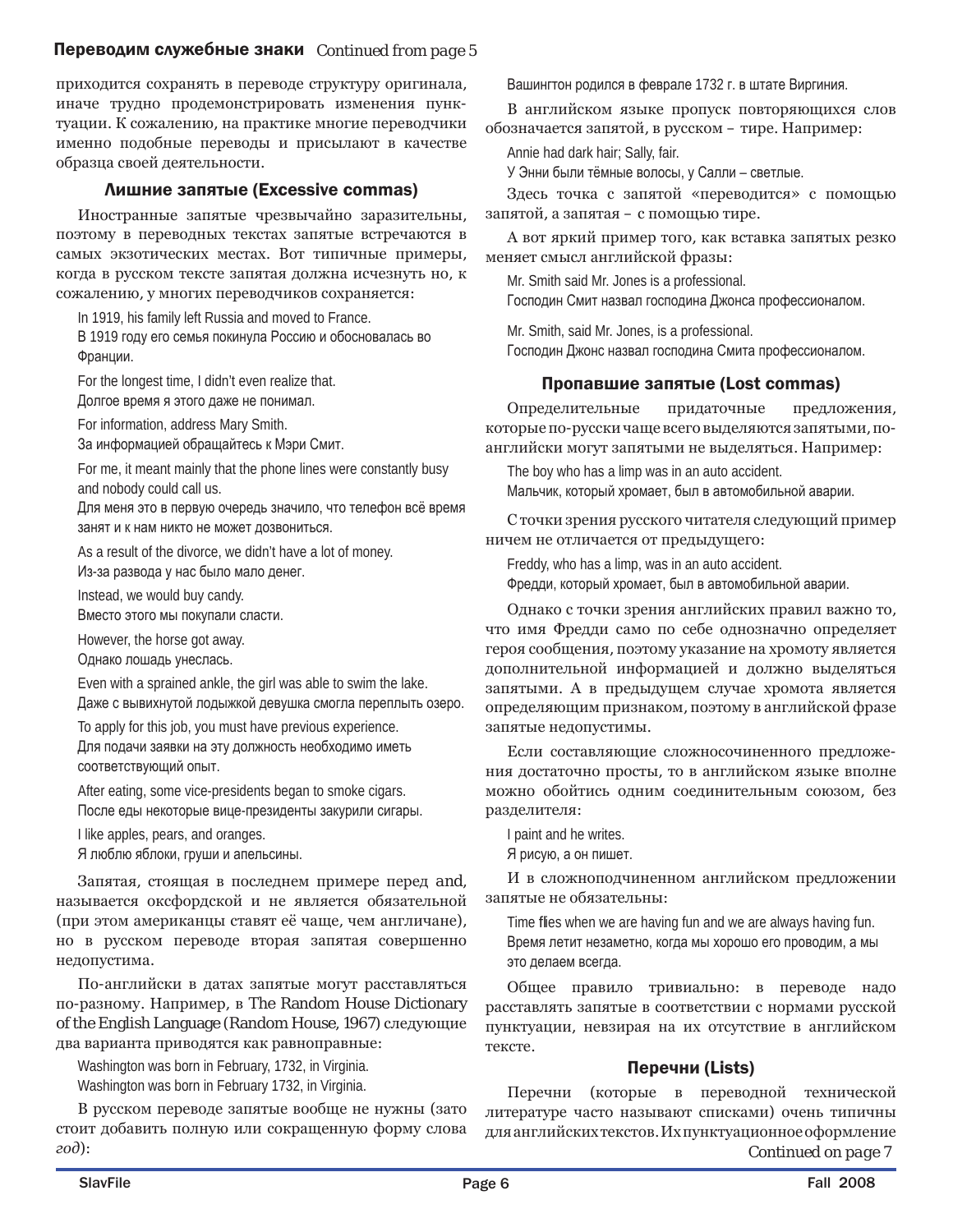весьма разнообразно, и хотя по-русски тоже возможны варианты (См. например Мильчин А.Э., Чельцова Л.К. *Справочник издателя и автора*, М., 2004. С. 38.), это оформление не всегда можно в точности копировать.

Например, перевод следующей английской фразы:

- Remember to bring Sleeping bags Sheets
- Towels

по-русски должен быть оформлен иначе:

Не забудьте принести: спальные мешки, простыни и полотенца.

Если же хочется сохранить построчное размещение элементов перечня, то стоит добавить перед каждым элементом какой-нибудь знак (букву или цифру со скобкой или тире). Например:

#### Не забудьте принести:

- 1) спальные мешки,
- 2) простыни,
- 3) полотенца.

При переводе следующей фразы:

He needed four things at the store:

- 1. bread
- 2. milk
- 3. potatoes
- 4. butter

надо заменить точки скобками:

В магазине ему нужно было купить четыре вещи:

- 1) хлеб,
- 2) молоко,
- 3) картошку,

4) масло.

или начинать каждый элемент с прописной буквы:

Список запланированных им покупок состоял из четырех пунктов:

- 1. Хлеб
- 2. Молоко
- 3. Картошка
- 4. Масло

В английских перечнях перед последним пунктом часто ставят *and* или *or*. Например:

If a waitress wants to make a good impression on her customers and boss, she should

a) dress appropriately,

b) calculate the bill carefully, and

c) be courteous to customers.

В русском языке это не принято:

Если официантка хочет произвести хорошее впечатление на клиентов и начальство, то она должна:

а) правильно одеваться,

б) тщательно выписывать счет,

в) быть вежливой с посетителями.

При таком перечислении подразумевается, что все пункты перечня соединены союзом «и». Иногда же по смыслу предложения надо выбрать только один из пунктов, как, например, в следующем случае:

Lawful permanent residents must provide one of the following valid, unexpired documents:

- I-551, Permanent Resident Card ("Green Card");
- Machine-Readable Immigrant Visa endorsed with a CBP Admission Stamp;
- ADIT or I-551 stamp contained in a passport or on Form I-94;
- Valid Reentry Permit;
- Valid Refugee Travel Document; or
- Unexpired Immigrant Visa.

В английской фразе на это прямо указывает союз *or*, однако по-русски следует обойтись без союза *или* за счет правильной формулировки вступительной фразы:

Лицо, постоянно проживающее в стране на законных основаниях, должно предоставить документ с неистекшим сроком действия одного из следующих видов:

Знакомый американский редактор по поводу этого примера заметил, что и в английском тексте союз излишен, однако – снова напомню – над оригиналом переводчик не властен, в его силах лишь обеспечить правильность русского перевода.

### Дефис и тире (Hyphen vs dash)

Когда я в первый раз столкнулась с тем, что опытный переводчик употребляет дефис вместо тире, я удивилась. Потом удивляться перестала: слишком уж это типичное явление. И объяснение типичное: «на клавиатуре только один знак горизонтальной черты». Тем не менее в самом русском языке таких знаков два (если забыть о минусе): короткая горизонтальная черта (дефис) и длинная (тире), а в английском – даже три, потому что, как уже отмечалось выше, английское тире бывает двух видов: короткое (en dash) и длинное (em dash). В русском тексте тире обычно окружено пробелами (кроме того случая, когда оно обозначает числовой диапазон: 10–20). В английском тексте пробелов вокруг тире чаще всего нет.

В английском языке употребление дефиса для образования составных слов не подчиняется строгим правилам и количество дефисов сокращается буквально на глазах. (http://news.bbc.co.uk/go/pr/fr/-/2/hi/uk\_ news/magazine/7004661.stm: The sixth edition of the Shorter Oxford English Dictionary has knocked the hyphens out of 16,000 words, many of them two-word compound nouns. Fig-leaf is now fig leaf, pot-belly is now pot belly, pigeon-hole has finally achieved one word status as pigeonhole and leap-frog is feeling whole again as leapfrog. As Angus Stevenson, shorter OED editor notes (about the hyphen): "It's starting to look a lot like something your grandmother might write.")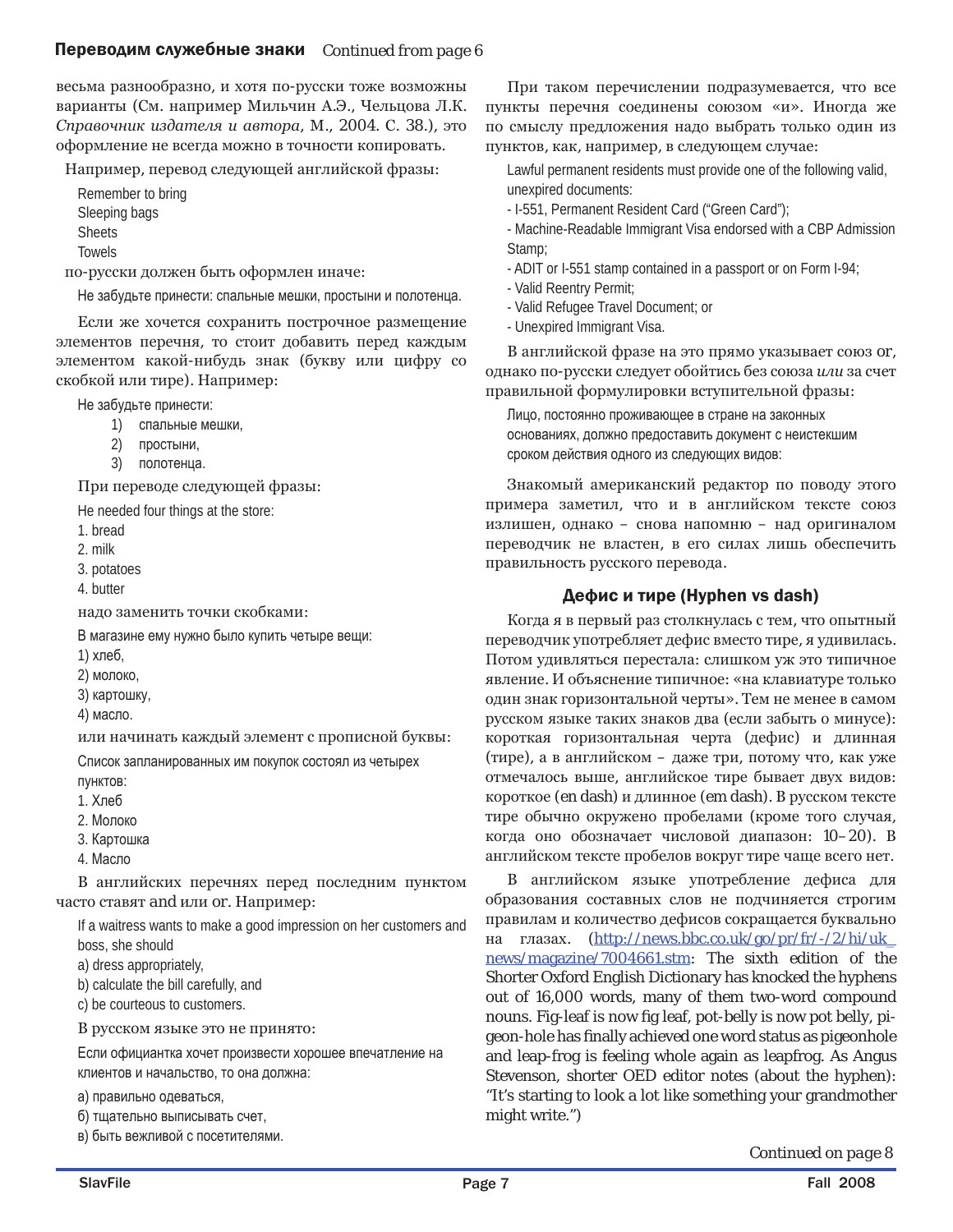Однако – пока английский ещё сохраняет остатки своих дефисов – переводчик не должен терять бдительности, ведь при переводе на русский для дефиса имеются три возможности: он переходит в дефис или пробел либо исчезает совсем:

ex-champion – экс-чемпион; twenty-one – двадцать один; anti-American – антиамериканский.

Длинное тире в английском языке считается неформальным знаком. В официальных текстах им рекомендуется не злоупотреблять, зато в неформальных ситуациях им часто отмечают обрыв речи или резкую смену темы, заменяют запятую, точку с запятой, двоеточие или скобки. В соответствии с этим разнообразием функций в русском тексте на месте английского длинного тире может появиться:

1) запятая

To some of you, my proposals may seem radical—even revolutionary.

Некоторым из вас мои предложения могут показаться радикальными, даже революционными.

2) многоточие

I wish you would—oh, never mind.

Не могли бы вы… хотя, не стоит.

3) тире (выделенное пробелами) The boys—Jim, John, and Jeff—left the party early. Мальчики — Джим, Джон и Джеф — рано ушли с вечеринки.

4) двоеточие

The summary is self-contained — an understanding of it is not dependent on a reading of the full text.

Резюме содержит всю необходимую информацию: для его понимания не нужно читать весь текст.

Иногда же при переводе тире исчезает бесследно:

One thing only I know, and that is that I know nothing. —Socrates

Я знаю только то, что ничего не знаю.

Сократ

Короткое тире, как уже отмечалось выше, чаще всего используется для обозначения диапазонов. Например: 35–40 years. В этом случае в русском тексте нет пробелов: 35–40 лет, и если в английском они стоят: the years 2001 – 2003, то при переводе их надо убрать: 2001–2003 годы. Кстати, в английском языке при обозначении диапазона иногда экономят цифры: pages 128–34. По-русски это не принято, мы скорее сократим слово: с. 128–134.

### Двоеточие (Colon)

Английскому двоеточию по-русски может соответствовать не только двоеточие (что довольно типично), но и другие знаки.

Запятая на месте двоеточия может появиться при переводе обращений (например, пометку на полях доклада *Steve: Check these numbers* следует перевести: *Стив, проверь эти числа*), а тире – при переводе сложносочиненных предложений типа:

Man proposes: God disposes. Человек предполагает – бог располагает.

Ещё одно типичное место исчезновения двоеточия при переводе – библиография. Например:

Journal of Astronomy 15:261-327 Journal of Astronomy. №15. С. 261-327

### Точка с запятой (Semicolon)

Точка с запятой при переводе может остаться на месте, но может превратиться как в запятую:

We had been taught Latin, French and German grammar; but English grammar was something we felt we were expected to infer from our reading.

Латинской, французской и немецкой грамматике нас учили, а вот английскую мы должны были, видимо, усвоить в ходе чтения.

так и в двоеточие:

On the advice of his broker, after much deliberation, he chose to invest in major industries; i.e., steel, automobiles, and oil.

После долгих размышлений он последовал совету маклера и вложил деньги в основные отрасли промышленности: сталелитейную, автомобильную и нефтяную.

### Многоточие (Ellipsis)

В английском языке многоточие не всегда поглощает точку конца предложения, поэтому в конце фразы может оказаться не три, а целых четыре точки.

He left his home . . . . Он покинул дом...

Вообще создается впечатление, что в английском языке – в отличие от русского – нет специального типографического знака многоточия: его функции часто выполняют три-четыре точки, разделенные пробелами. Кроме того, английское многоточие часто отделяется от словпробелами, арусскоевсегдарасполагаетсявплотную к предшествующему слову (или к последующему, если фраза начинается с многоточия).

The book is lively . . . and well written. Книга очень яркая… и хорошо написана.

The flowers were beautiful, and as for the fruit .... Цветы были прекрасны, а уж фрукты…

### Восклицательный знак (Exclamation point)

Самое важноеотличие – появление восклицательного знака в обращениях. Английское обращение может кончаться запятой или двоеточием, но в русском тексте обычно ставят восклицательный знак, если хотят разместить обращение в отдельной строке (и в этой строке оно должно располагаться посередине):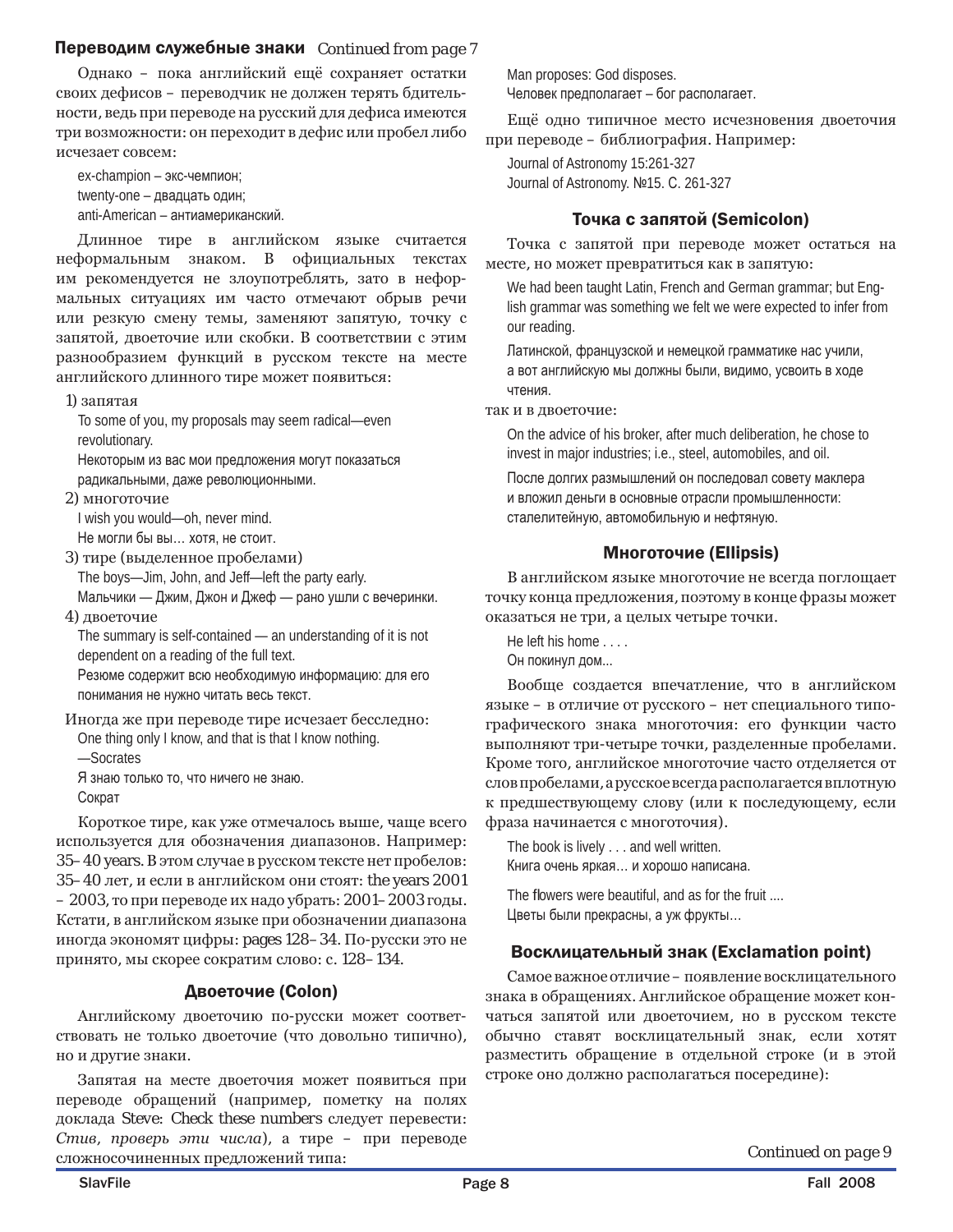| Dear Jane,   | Дорогая Джейн!     |
|--------------|--------------------|
| I am writing | Я пишу             |
|              |                    |
| Dear Sirs:   | Уважаемые господа! |
| I am writing | Я пишу             |

Мне кажется, что в русских текстах восклицательный знак вообще встречается чаще, чем в английских. (As some English style guides state: Avoid using exclamation marks in academic assignments, unless you are quoting or using direct speech. They can make your writing appear immature and over emotional. Or even shorter: Don't use them anywhere.) А там, где русский может поставить три восклицательных знака, носители английского поставят не больше двух. При этом в английских справочниках неизменно указывается: использование двух восклицательных знаков – признак плохого стиля. Однако переводчик не выбирает авторов, поэтому каждому может попасться для перевода такой образчик плохого стиля – надо только не забывать, что в русском языке восклицательный знак не может быть удвоен: его можно только утроить.

### Кавычки (Quotation marks)

В русских печатных текстах чаще всего используют типографские кавычки («кавычки-ёлочки») или пары разноуровневых запятых (,,кавычки-лапки"), в английских – такие кавычки не применяются; там принято ставить одинарные или двойные частично перевернутые запятые ("quotation marks" или 'quotes'). Соответственно, по-разному оформляются вложенные кавычки:

"When I say 'immediately', I mean some time before April," said the spokesman.

«Когда я говорю ,,немедленно", я имею в виду ,,не позже апреля"», – пояснил оратор.

И сочетание кавычек с другими знаками препинания оформляется по-разному. Здесь, правда, у англичан с американцами мнения расходятся, но, тем не менее, в английском языке сопутствующие точки и запятые зачастую попадают внутрь кавычек, в то время как в русском языке это недопустимо.

"The use of commas cannot be learned by rule."

«Недостаточно выучить правила, чтобы правильно расставлять запятые».

It was Shaw who wrote: "All great truths begin as blasphemies." Именно Шоу писал: «Все великие истины поначалу кажутся кощунственными».

The report states that "all accidents are avoidable," and suggests that safety officers should be "better trained." (амер.)

The report states that 'all accidents are avoidable', and suggests that safety officers should be 'better trained'. (брит.)

В докладе утверждается, что «любой несчастный случай

можно предотвратить», и предлагается «улучшить подготовку» специалистов по технике безопасности.

Американцы и англичане могут оформлять цитаты по-разному, но в русском тексте запятая (как и точка) из кавычек «выпадает», а форма кавычек преобразуется.

Если высказывание состоит из нескольких абзацев, то по-русски нужна одна пара кавычек: открывающие кавычки в начале текста и закрывающие – в конце. Поанглийски же открывающие кавычки придется ставить в начале каждого абзаца и всем им будут соответствовать одни закрывающие кавычки в конце всего текста. Например:

'Maybe a man in a million could unite the Hallows, Harry. I was fit only to possess the meanest of them, the least extraordinary. I was fit to own the Elder Wand, and not to boast of it, and not to kill with it. I was permitted to tame and to use it, because I took it, not for gain, but to save others from it.

'But the Cloak, I took out of vain curiosity, and so it could never have worked for me as it works for you, its true owner. The stone I would have used in an attempt to drag back those who are at peace, rather than to enable my self-sacrifice, as you did. You are the worthy possessor of the Hallows.'

Впрочем, по-английски при цитировании больших фрагментов часто вообще обходятся без кавычек, выделяя цитируемый текст с помощью увеличенного отступа или особого шрифта. Такое оформление цитаты можно сохранить и в русском переводе.

Серьезную проблему для переводчика представляет типичное для английских текстов отсутствие кавычек вокруг названий организаций, званий и мероприятий. Если речь идет об известном объекте, то достаточно просто добавить эти кавычки при переводе, превратив *Microsoft corporation* в *корпорацию «Майкрософт»*, а *Oscar Award* в *премию «Оскар»*. Однако расшифровка конгломератов типа *Computer Shopper Best Buy Award* или *Electronic Musician's Editor's Choice Award* может потребовать специальных усилий.

### Заголовки (Headings)

Английские заголовки часто заканчиваются точками (особенно если состоят из нескольких предложений). Русские – никогда. В конце русского заголовка может стоять многоточие, а также вопросительный или восклицательный знак, но точка всегда опускается.

### Числа (Numbers)

Числа в английском и русском языках оформляются по-разному. (Говорить прописные истины неловко, но слишком часто приходится исправлять многостраничные таблицы, чтобы я могла промолчать.)

Итак: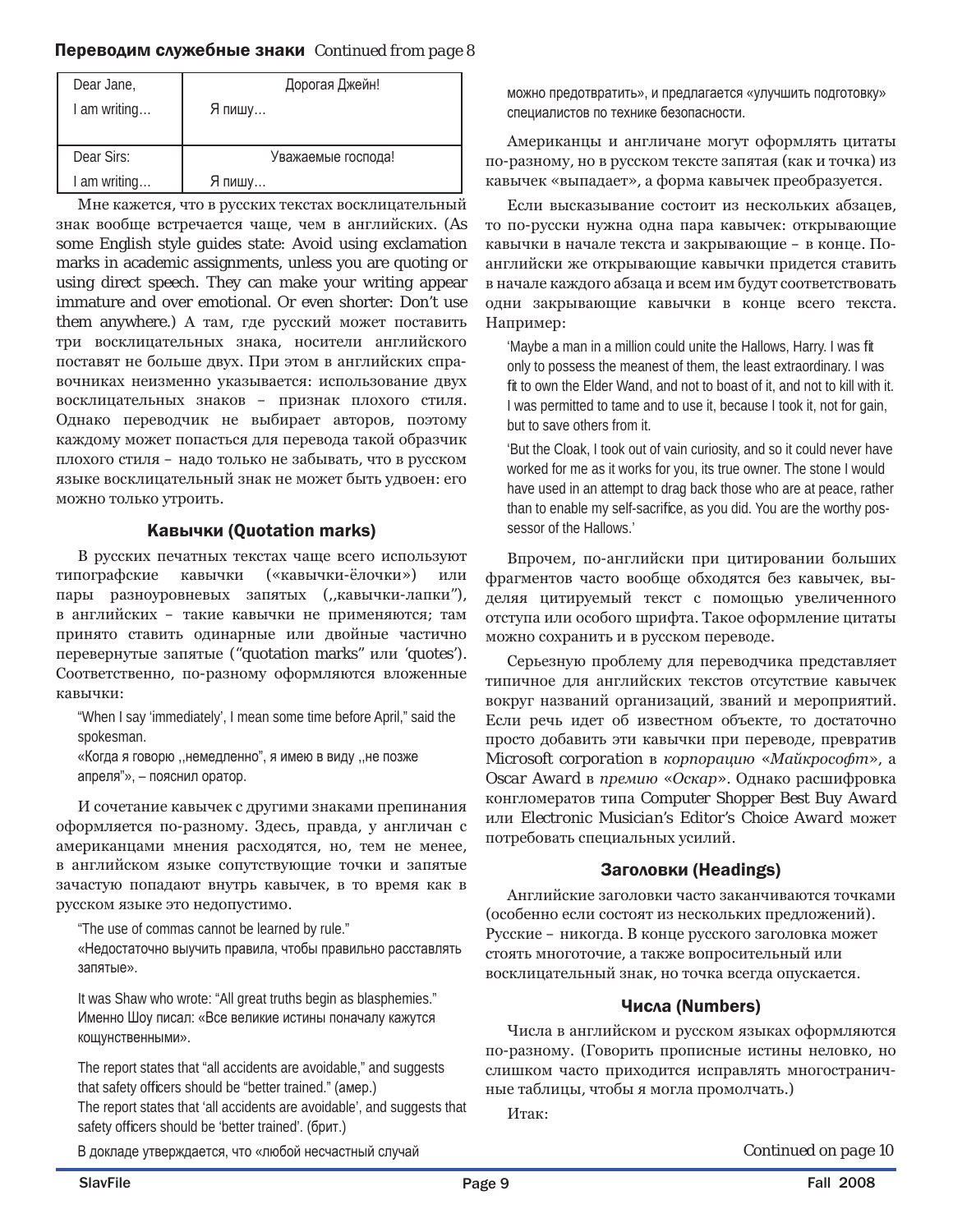- дробная часть числа по-английски отделяется от целой – точкой (1.5), а по-русски – запятой (1,5);
- группы разрядов по-английски разделяются запятыми (1,500 или 1,500,000), а по-русски – пробелами (1 500 000) либо не разделяются ничем (1500);
- словесная запись числа по-английски обычно предшествует цифровой: one million (1,000,000), а по-русски следует за ней: 1 000 000 (один миллион);
- формат английской даты в зависимости от страны может быть как dd.mm (31.03), так и mm.dd (03.31), но при переводе он неизменно превращается в чч.мм (31.03);
- при изображении порядкового числительного с помощью цифр в английском языке окончание приписывается к числу вплотную (5th) или поднимается над строкой (3rd), а по-русски необходим дефис (5-й, 3-я);
- наименование единиц измерения по-английски иногда пишется вплотную к числу (2km), а порусски всегда отделяется пробелом (2 км).

### Прямая речь (Direct speech)

И прямая речь в разных языках оформляется поразному. Русским правилам всех нас учили в школе, однако стремление «оставлять служебные символы как есть в тексте перевода» часто заставляет переводчика забывать о них. Описания правил забывчивые могут посмотреть в справочнике по русскому языку, я же ограничусь просто типичными примерами.

Mary said, "I am leaving". Мэри сказала: «Я ухожу».

"I am leaving," Mary said. «Я ухожу», – сказала Мэри.

"I am leaving," Mary said, "even if you want me to stay." «Я ухожу, – сказала Мэри, – даже если ты хочешь, чтобы я осталась».

"I am leaving," Mary said, "Even if you want me to stay." «Я ухожу, – сказала Мэри. – Даже если ты хочешь, чтобы я осталась».

Обратите внимание, что при оформлении прямой речи в английском языке экономят на тире, зато щедрее расходуют кавычки. И снова отмечаем, что в русском языке точка всегда ставится после кавычек.

### Сокращения (Abbreviations)

В английском языке точек в сокращениях становится все меньше. И хотя точки после таких слов, как *Mrs*, *Dr* и *PhD* ставятся все реже, но наряду с *USA* может встретиться и *U.S.A.* В русском языке принято сокращать по-своему: *США*, *г-жа*, *д-р*, *кфн* и пр.

### Заглавные буквы (Capital letters)

В русских текстах заглавные буквы встречаются гораздо реже, чем в английских. Во-первых, в многословных названиях и заголовках мы обычно оставляем прописной только первую букву (*«Война и мир»*), а в английских названиях с прописной буквы может начинаться почти каждое слово (*War and Peace*). (В современных американских текстах тоже не всегда начинают каждое слово заголовка с прописной буквы. Более того, в некоторых надписях (например, в титрах кинофильмов) вообще не используют прописных букв. Хочется надеяться, что в русском языке эта мода не получит распространения.) Кроме того, прописная буква часто пропадает при переводе конструкций с двоеточием:

This I believe: All men are created equal and must enjoy equally the rights that are inalienably theirs.

Я свято верю: все люди созданы равными и должны в равной степени обладать всеми неотъемлемыми правами.

Ещё один типичный случай исчезновения прописной буквы при переводе:

See Figure 1 См. рис. 1

### Косая черта (Slash)

Традиционно использование косой черты в русском языке ограничивалось обозначением знака деления (*км/ час*) и некоторыми сокращениями (*п/п*). Однако обилие переводной документации привело к её более широкому распространению. И если ещё можно примириться с использованием косой черты в таблицах для экономии места (*Объем производства, шт/л* вместо *Объем производства в штуках или литрах*), то в обычном тексте вместо неё нужно использовать союз *или* либо скобки:

Place the paper/card in the tray Загрузите в лоток листы бумаги или карточки

Offer tea/coffee/chocolate Предложите чай (кофе, какао)

### Курсив (Italics)

Хотя сам по себе курсив не относится к служебным знакам, я сочла необходимым включить в статью этот раздел, поскольку при переводе на русский на смену курсиву иной раз приходят кавычки.

Курсив – одно из типичных средств выделения как в русском, так и в английском языке. Но и курсив не всегда сохраняется при переводе. Например, по-английски названия книг рекомендуется выделять курсивом (или подчеркивать), а названия рассказов, стихотворений или статей заключать в кавычки, по-русски же во всех этих случаях используются кавычки.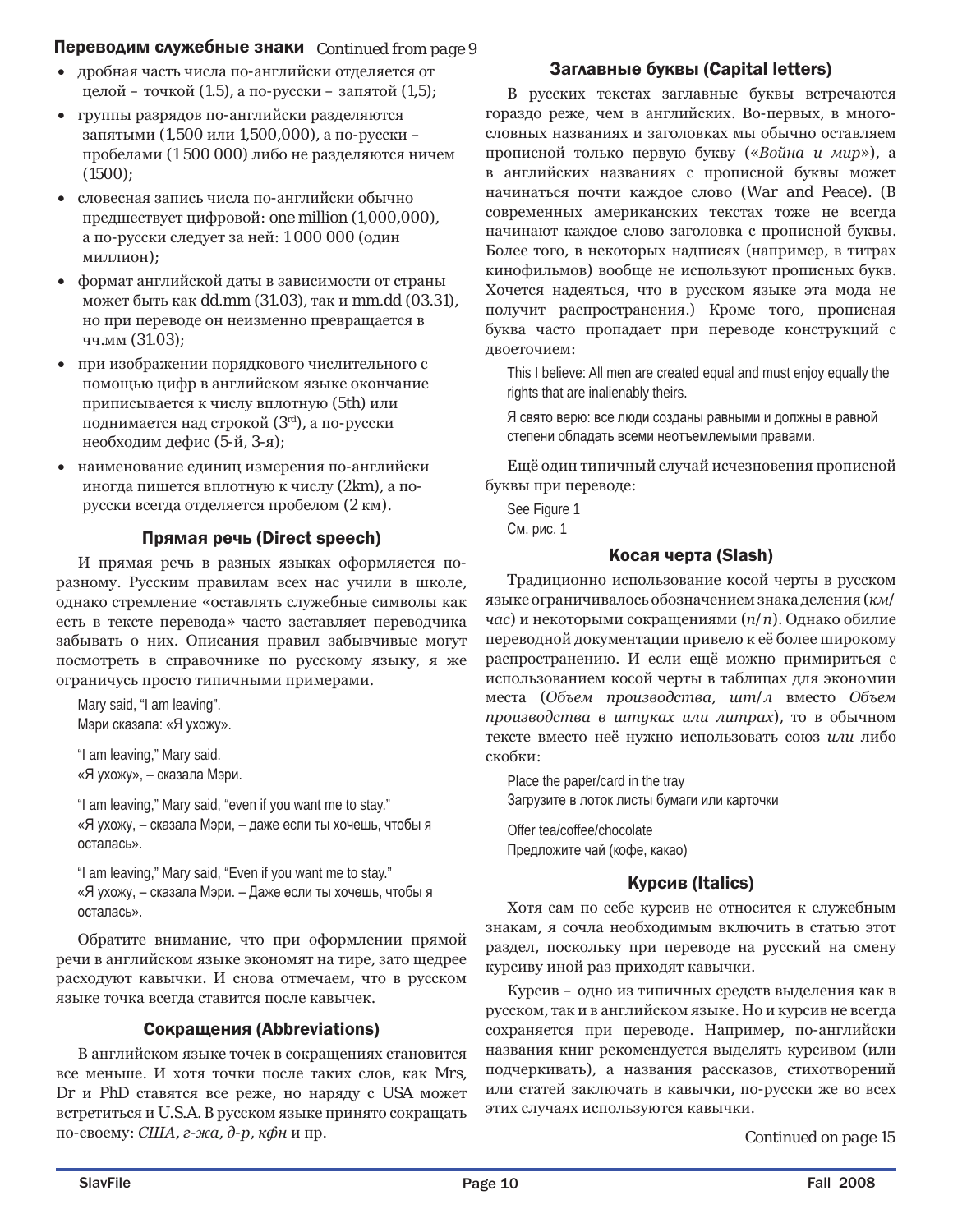

### Teaching Interpreter Training and Training Teachers of Interpretation: A Crucial Problem in the US

 *Lynn Visson*

Despite all the differences in opinion as to how interpreters should be trained and how interpreter training programs should be run, and despite heated arguments on the kind of curriculum, exercises, and examinations needed for such pro-

grams, the one point on which nowadays nearly all Russian and Western professional (in particular aging!) translators and interpreters seem to agree is that there is a desperate need for such programs, and for a new generation of well-educated and competent interpreters. In international organizations, government agencies, and commercial firms, a mass awakening from decades of hibernation is taking place as department heads and managers greet the day only to find that there is no one to translate or interpret the salutations and endless flow of words that make up the lifeblood of their organizations.

To state the obvious: a training program needs both students and teachers/trainers. Yet criteria for selecting the students are often very fluid. A student who is "good at languages" may be encouraged by parents, friends, and high school or college teachers to pursue a course of study in translation/interpretation. All too often, though, a student who "knows" a language well, i.e., chatters away non-stop in French, German, Russian or whatever, may turn out to be a terrible interpreter, and a quiet pupil sitting in the back of the classroom who never opens his mouth may wind up revealing great talents as a translator. Naturally, students wishing to sign up for translation/interpretation programs need to prove excellent passive comprehension of their C language, and the ability to translate/interpret fluidly and correctly into their A and B languages. [For more on A, B, and C languages see the Summer 2008 *SlavFile*, page 10.—ed.] Once they have a basic mastery of the languages they can go on to advanced T and I training. Yet they also need to be tested for their aptitude for both translation and interpretation. Granted, sometimes a would-be translator ends up as a superb interpreter, and vice versa. The sooner the student can be channeled into that field for which he or she is most suited, however, the happier the student and the happier the instructor. We have all seen translators who are excellent at what they do, and would make miserable interpreters, and brilliant interpreters who churn out clumsy or flat written texts. And American teachers are all too aware that just because a student announces, "my parents speak Russian at home," he or she does not necessarily have the makings of a good translator or interpreter.

A good language student is not necessarily a good translator or interpreter. However, no one would dispute that foreign language courses can be an excellent breeding ground for future translators and interpreters. In the US,

however, all too often it never even occurs to foreign language teachers to suggest careers in translation or interpretation to their students, and translation exercises in language classes are frequently limited to run-of-the-mill "the pencil is on the table" exercises. The US press is filled with articles bemoaning the shortage of interpreters and translators for government agencies and commercial firms. There is a crying need at the UN and in the European Union for interpreters into many languages, especially English, and with various language combinations. And yet there is little or no action to fill this need, particularly in the US.

Who are today's and tomorrow's teachers of translation and interpretation? No one would expect someone without a medical degree (or medical expertise) to be teaching in medical school, or someone without a law degree (or legal expertise) to be teaching in law school. In the US, however, and in many other countries, there is no "degree" or "certification" which allows an individual to prove that he is a bona fide, professional, and skilled translator or interpreter. There is only one institute in the entire country, the Graduate School of Translation and Interpretation at the Monterey Institute of International Studies, which provides a full-time (2-year) program leading to an MA in translation/interpretation; the ATA (American Translators Association) gives examinations providing "certification" for translators of a specific language combination; the State Department sporadically conducts a few interpretation exams; but basically, the situation is one of *caveat emp* $tor$  – let the buyer beware. It is the finished product – the written text of a translation, or the sound the listener hears at a conference in his earphones, that is the proof of the pudding and of the linguistic product. Moreover, an excellent translator or interpreter who holds a degree in T and I in whatever country – the US, Russia, or Western Europe – may have zero ability to a) communicate his skills and demonstrate how to master them and b) teach others to do what he is doing.

Good interpreters are out in the field interpreting; good teachers, we hope, are in the classroom teaching. Yet there are no programs in the US to train teachers of interpretation. Assuming that any interpreter is by definition qualified to teach interpretation is as risky as assuming that any doctor or lawyer is qualified to teach future professionals in his field. Highly qualified interpreters may work miracles in the booth but have nothing to say to interpreters in training. Some are not interested in teaching, and some are incapable of teaching. Nor is there training available for would-be teachers of interpretation. As a recent article in the ATA *Chronicle* noted, "faculty members with expertise in training students to use their languages for applied pur-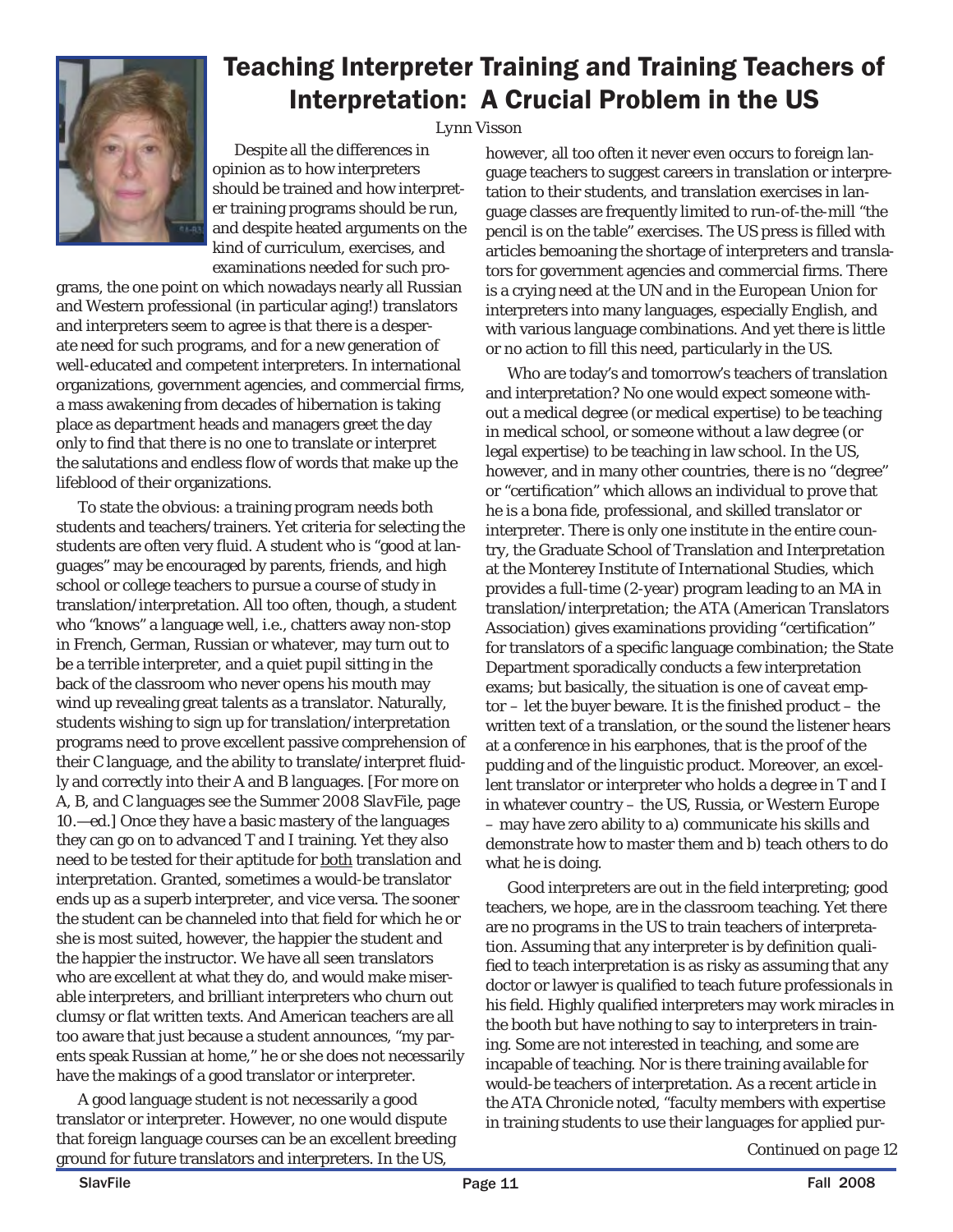### Teaching Interpreter Training

### *Continued from page 11*

poses in nonacademic professional careers are very difficult to recruit because there are no doctoral programs producing such individuals" (Françoise Massardier-Kenney, "Kent State University Ph.D. in Translation Studies," ATA *Chronicle*, November-December 2007, p. 14). There are various American programs in "Translation Studies," teaching everything from the theory of translation to legal and medical interpretation. Yet there is not a single program specializing in the training of the trainers, i.e., of those who will be teaching interpretation to a new generation of interpreters.

Old horses, proverbially, go to the glue factory, and some old interpreters become translators as their hearing and reflexes start to wane. Very few, however, would think of a "second career" in teaching, because there is literally nowhere to teach. The worst scenario is that of an interpreter (even the most brilliant one) who is blissfully unaware that he is a terrible teacher. Those gifted interpreters who also happen to enjoy teaching (and have often blundered into a teaching career by chance, or as a result of prior experience teaching languages or other subjects) are constantly torn apart by conflicting responsibilities and commitments. As students at T and I institutes around the world can attest, their instructors are constantly taking leave to work in the booth at various conferences and negotiations. It is easy – though perhaps not as easy as it seems at first glance  $-$  to suggest that this practice shortchanges the students. But would a student sign up for piano lessons with an instructor who never plays the piano? No. Would a patient agree to go under the knife of a surgeon who drones on in an amphitheater but never operates? Most unlikely. A talented teacher of interpretation must keep up his skills, learn new vocabulary (plus, in today's world, stay on the cutting edge of new technology, videoconferencing, etc.) and keep abreast of developments in his fields of specialization. He can only do this by hands-on interpreting. The result is a stream of missed classes (that have to be made up) leading to rushed schedules and a piling up of hours, which deprives the students of the chance to practice and build on the skills they have acquired at a normal pace.

As any administrator of a large bureaucratic organization knows, at the slightest hint of a budget squeeze the first programs to go are those involving training. Organizations such as the United Nations or the Marshall Center in Germany have time and again seen funds promised for training evaporate as other priorities siphon off the promised allocations. Nor is a large international organization willing – or able – to release a full-time interpreter from his or her duties to work with a training program, as this would place an undue and unfair burden on other interpreter colleagues. The result is a continuation of this vicious circle: no trainers, no trainees, and therefore no training program, since there is no money forthcoming for either the trainees or the trainers. And there is no training for the trainers since there are no programs to teach interpreters how to teach.

Is there any solution on the horizon? Interpreters are not trained overnight, and their trainers are not trained overnight. T and I institutes will have to engage in major fundraising campaigns to start up teacher training programs and make an all-out effort to hire individuals capable of training teachers. This also means undertaking a full-scale effort to produce teaching materials and curricula for such teacher training programs. Interdisciplinary efforts between teacher training colleges and interpreter schools could be invaluable in producing such curricula and courses. Allocating even a part of the funds earmarked for computer technology, CAT programs, and localization studies would be a significant first step.

In the US this problem is particularly acute as a result of the longstanding neglect of foreign languages and the prevalence of an attitude of "well, most of the world speaks English." The problem is not, however, unique to the US, and this is an area in which international cooperation between the major T and I institutes in Russia, England, the US and France could prove extremely fruitful. An international task force made up of faculty from leading institutes, provided with a mandate to draw up programs for teacher training and for producing training materials, could put the experience of institutions in the various countries to good use. Otherwise, the interpreters of today may find that when they have become the interpreters of yesterday, there will be fewer and fewer interpreters of tomorrow.

A UN staff interpreter for more than twenty years, Lynn Visson holds a Harvard PhD and taught Russian language and literature at Columbia University. She is now teaching interpretation and translation at MIIS in Monterey and in Moscow. Her many publications on Russian language and culture, published in the US and Russia, include works on Russian-English simultaneous interpretation, *Wedded Strangers: The Challenges of Russian-American Marriages*, and T*he Russian Heritage Cookbook*. SlavFile's editors would like to add that at the ATA conference in Orlando (2000) when our scheduled Greiss lecturer had to cancel at the last minute, Lynn stepped in and, on very little notice, gave one of our best Susana Greiss lectures ever.

### **This article is reprinted with kind permission from the translation journal «Мосты» (2008, no. 1) published by** *R. Valent***.**

We are happy to announce that negotiations are currently under way for Russian Online, Inc. to handle subscriptions to Mosty in the U.S. and Canada. If you are not familiar with the journal, sample copies will be on display next month at both the ATA and ACTFL annual meetings. If you cannot wait till the next issue of SlavFile or the Russian Online newsletter for final details on how to start your subscription to this terrific publication, you can contact James Beale at james@russia-on-line.com.

James Beale

Russia Online, Inc.

http://www.russia-on-line.com

Tel: 301-933-0607 FAX: 301-933-0615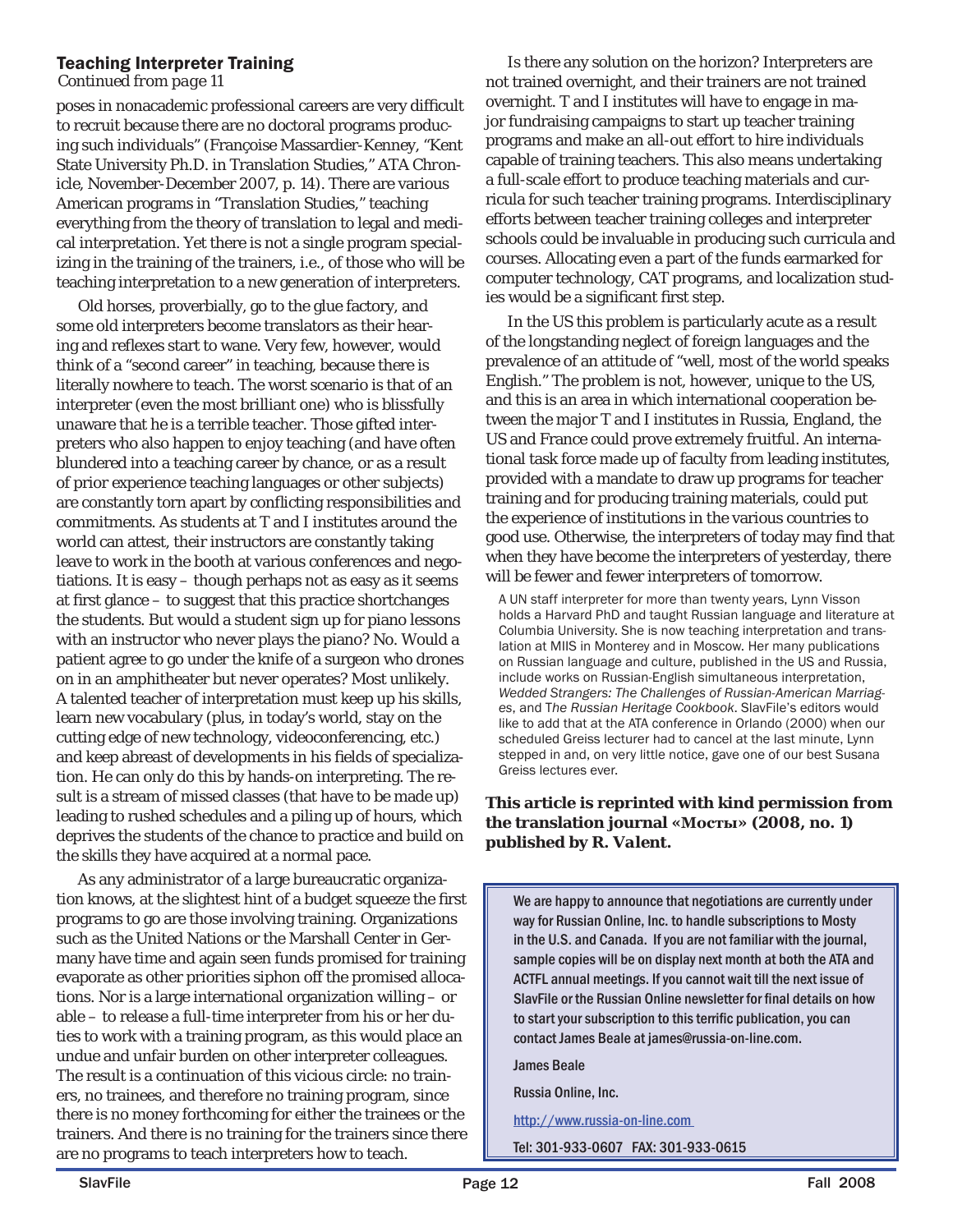### A Brief Interview with SLD's 2008 Susana Greiss Lecturer

*As your ATA program will tell you, our Greiss lecturer this year is Anthony D. P. (Tony) Briggs, who "recently published a translation of Leo Tolstoy's* War and Peace*. He has an MA from the University of Cambridge and a PhD from the University of London. He has taught at Queen's University in Ontario, Canada, and the universities of Bristol, Birmingham, and Otago. He is an authority on Alexander Pushkin, with four books and many articles and translations to his credit. He has edited collections of Shakespeare, Pushkin, and Edward FitzGerald for Orion Books and translated Leo Tolstoy's* The Death of Ivan Ilyich *and* Resurrection *for Penguin Books."* 

*Briggs' Greiss lecture, "Leo Tolstoy and* War and Peace,*" is scheduled for Friday at 2 p.m.* SlavFile *asked him a few questions in advance of his talks in Orlando.*

**SF: You are primarily known to us as a translator of the classics of Russian literature, but we understand that you have another passion, which will be the subject of your first talk in Orlando [Edward FitzGerald and Omar Khayyam, Friday 11 a.m.]. Of course your mission to gain recognition for the "mere translator," Edward FitzGerald, is bound to meet with the full approval of our membership. Please tell us a little bit about it.**

AB: Well, as you know, I have been deeply involved in promoting the anniversary in 2009 of the publication of Edward FitzGerald's translation of the *Rubaiyat of Omar Khayyam.* Actually, there are three anniversaries coming up in 2009—the bicentennial of FitzGerald's birth, 150 years since he published his translation of *Omar Khayyam*, and one hundred years since Sir Granville Bantock completed his choral epic based on FitzGerald's translation. My EFG campaign is off to a good start. I have written for support to some top people, and they are responding positively: three members of the House of Lords, one Bishop, one or two prominent journalists (household names here), the present Poet Laureate, and one very pleasing admission from the author of *Lives of the Poets,* which has 1,000 pages and 1,000 poets, and doesn't mention FitzGerald at all. (A mere translator?) He writes, inter alia, "I agree with you that FitzGerald should not have been excluded … I am a huge admirer of his work …"

I have persuaded a publisher to put out a new edition (with a long new Introduction), and the BBC have agreed to broadcast a full performance of Sir Granville Bantock's musical version of that work on EFG's birthday next year. I have lots of other tricks up my sleeve to advertise the triple anniversary in 2009, and as you will recall my main aim is to get a better deal from posterity for this writer, who has been downgraded because he is (or appears to be) a "mere translator." This is part of what I shall be talking about in the first session. Meanwhile Tolstoy is going very well too. I have submitted my translation of *Resurrection*, which has

been accepted by Penguin Books. Any day now the proofs will arrive. I may have a set sent out to Orlando so I can put in the odd hour of proof-reading while on holiday before and after the conference. Meanwhile Penguin have recently published my edition of *The Death of Ivan Ilyich and Other Stories*. *War and Peace* continues to sell well. We have gone beyond 50,000 copies, which is remarkable on the UK market. I am lecturing all over the place.

But in a sense that is all old stuff. On to the new. I have undertaken two assignments for Hesperus Press: (i) a short biography of Tolstoy (30,000 words), (ii) a new translation of two religious works by Tolstoy: *A Confession* and *What is Religion?* (40,000 words altogether). I have just finished the first draft of the biography, which can now go to sleep for a month while I get on with the translations. You can see how busy I am at present, but it's a great pleasure (and a privilege) to work on such important material.

By the way, I have restarted a project that I began years ago, a new verse translation of *Yevgeny Onegin*. It might be worth spending a few minutes talking about my new decisions about how to do the translation. There has been a spate of new versions in recent years – why would I presume to equal or surpass them? Here, basic decisions about technique and poetic form must be taken at the outset. This is poetry again, though … maybe you don't want too much of that. Still, it does re-open all the controversy from a generation ago between Nabokov and many critics, especially Edmund Wilson. I can promise you lots of fun whatever we keep in or leave out.

**SF: Actually, I think your audience in Orlando would be fascinated to hear just what you have to say about translating** *Yevgeny Onegin***. In general, questions of translation philosophy are endlessly interesting to us. There has been "talk" in the popular literary press in recent years about Constance Garnett and other translators of the classics going too far in smoothing over some of the rough edges of the great Russian writers of the 19th century, Dostoevsky in particular, but also Tolstoy. Where do you come down on this issue and what are you trying to achieve in your translations of Tolstoy? How important is it to maintain the special sound of Russian (somehow conveying the sense of words like batyushka, for example) versus the competing need to eliminate distracting oddities from the translation?** 

AB: The idea that exactitude is the only important criterion is simply wrong. First, you can never achieve it because differences between languages make it quite impossible. Second, if you even half-succeed with "bukvalizm" you are in danger of producing unnatural English. This subject is too complex to address here. But I shall cover that in one or both of my talks.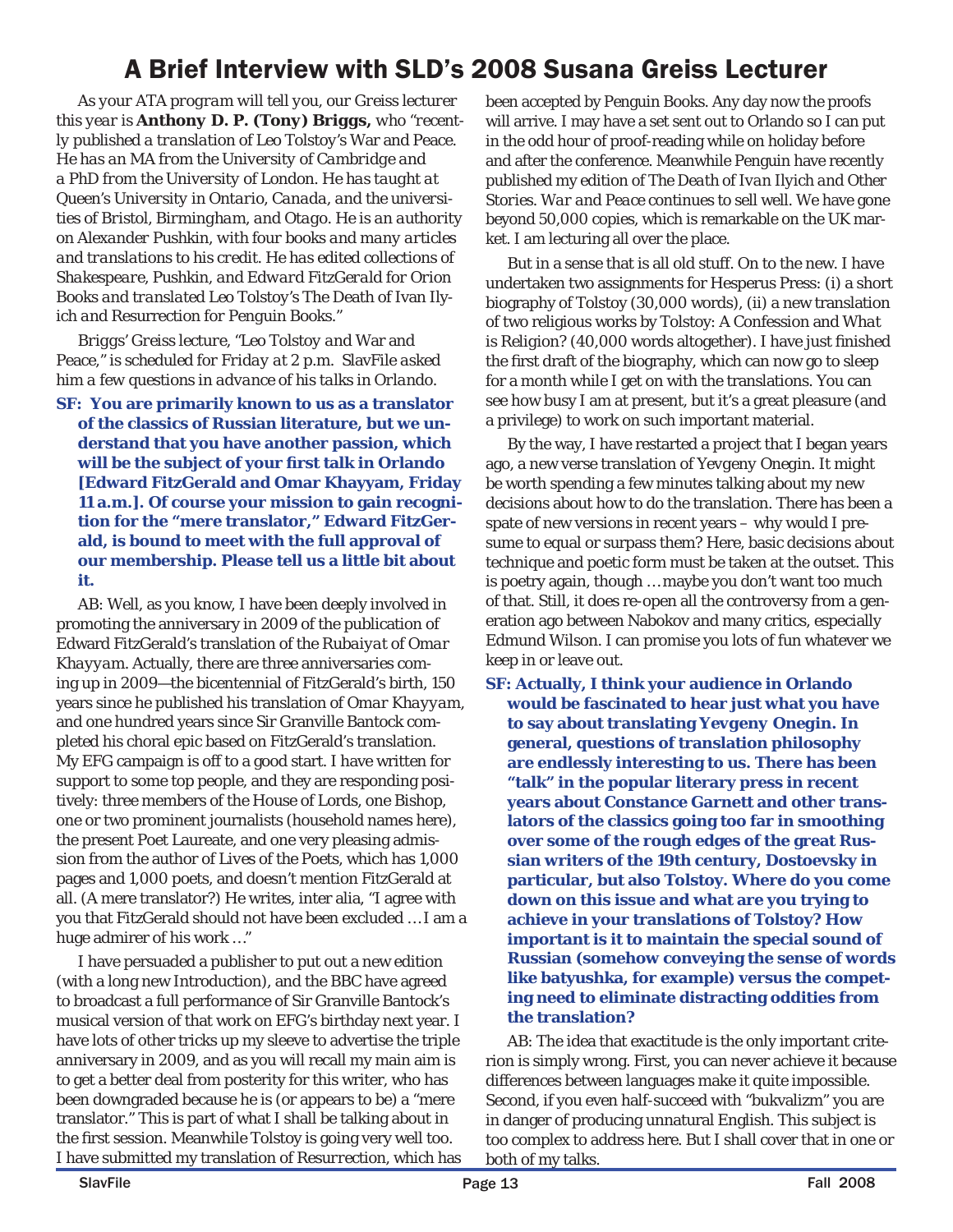### LITERARY CURIOSITY

*Vladimir Kovner*

### **Happiness.**

John had Great Big **Waterproof** Boots on; John had a Great Big **Waterproof** Hat; John had a Great Big **Waterproof** Mackintosh – And that (Said John) Is That.

What you see above is one of the popular verses from the book *When We Were Very Young* by Alan Alexander Milne, published in November 1924. The critics were not particularly enthusiastic, but obviously the American public made up its own mind. By 1927, when the sequel, *Now We Are Six*, came out, an amazing 260,000 copies of *When We Were Very Young* had been sold. As Ann Thwaite writes in her book, *A.A. Milne: The Man Behind Winnie-the-Pooh*, "It was generally agreed to be a book to put alongside Stevenson's *Child's Garden*, and A.A. Milne himself to be as quotable, contagious and personal an institution as Lewis Carroll." Milne had dedicated his book: "To Christopher Robin Milne, or as he prefers to call himself Billy Moon, this book, which owes so much to him, is now humbly offered." Milne's only son, Christopher Robin, was born in the summer of 1920. *When We Were Very Young* was mostly written in the summer of 1923 when Billy Moon was only three years old and the Milnes had rented a summer house in North Wales. Milne once wrote, "There are three ways in which a writer knows about people: by remembering, by noticing and by imagining." Let me quote Ann Thwaite one more time: "He was obviously noticing his small son, never far away from his thoughts… 'Happiness' was written in the summer-house as the small boy splashed through the puddles in his Great Big Waterproof Boots," as, having two sons, I can testify, virtually all boys are happy to do.

This book (as well as all of the following editions, both in color and in black and white) and the rest of A.A. Milne's books were illustrated by the same artist, Ernest H. Shepard. In his introduction to the first edition of the book Milne wrote, "In fact, you might almost say that this book is entirely the unaided work of Christopher Robin… and Mr. Shepard, who drew the pictures."

In our presentations and publications, Lydia Stone and I have stressed the importance of fidelity to the details of meaning in translation, especially if a book is illustrated

by the author (like Dr. Seuss or Shel Silverstein) or by the same artist in all the editions. In this case, obviously, the drawings become an integral part of the book, helping to bring to light the most important ideas of the poems in the book. And translators must bear this in mind.

Here are two translations of the above poem:

|  | 'ЧАС'ТЬЕ |
|--|----------|
|  |          |

| Перевод           | Перевод          |
|-------------------|------------------|
| Владимира Ковнера | Нонны Слепаковой |
| Есть у Джона      | Джон носит       |
| На обе ноги       | Боль-шущий       |
| Непромокаемые     | Прорезиненный    |
| Сапоги:           | Портфель,        |
| Есть у Джона      | Джон носит       |
| (Помял, растяпа)  | Боль-шущий       |
| Непромокаемая     | Прорезиненный    |
| Шляпа;            | Колпак.          |
| Ещё есть у Джона- | Джон ходит       |
| Очень хорош-      | В боль-шущем     |
| Непромокаемый     | Прорезиненном    |
| Макинтош.         | Плаще.           |
| «Вот и всё»,-     | «Так вот,-       |
| Смеётся           | Молвил Джонни,—  |
| Джон.             | Вот так          |
| Пусть дождь       | И вообще!»       |
| Льётся<br>Со всех |                  |
| Сторон.           |                  |

The word "rain" is not used in the original (in my translation I added it for the rhyme). But even if a translator of "Happiness" doesn't know the history behind this poem, and doesn't know that the boy who inspired the poem is three years old, it is more than clear from the poem's text that the little boy is happy because he can play in the rain. And four illustrations placed around the poem support this. Unfortunately, because of copyright issues, we cannot reproduce all these illustrations. They show the boy putting on his hat and then mackintosh, and in the last picture the boy, fully waterproofed, is standing under the rain surrounded by a bunch of geese.

So in my opinion this poem is idiot-proof for any translator. Let's look at the translation of "Happiness" by Leningrad translator Nonna Slepakova. Forget about literary fidelity! Does anybody understand from her translation why the title is "Happiness"? Maybe in Slepakova's mind the little Soviet boy is happy only when he goes to school and carries a rubberized schoolbag. Honestly, for forty-two years of my life in the USSR, I never saw a "прорезиненный портфель." Maybe that's why this boy is so happy; he has something absolutely unique, something out of this world! Then this boy has a "прорезиненный колпак." I searched my memory, then all possible dic-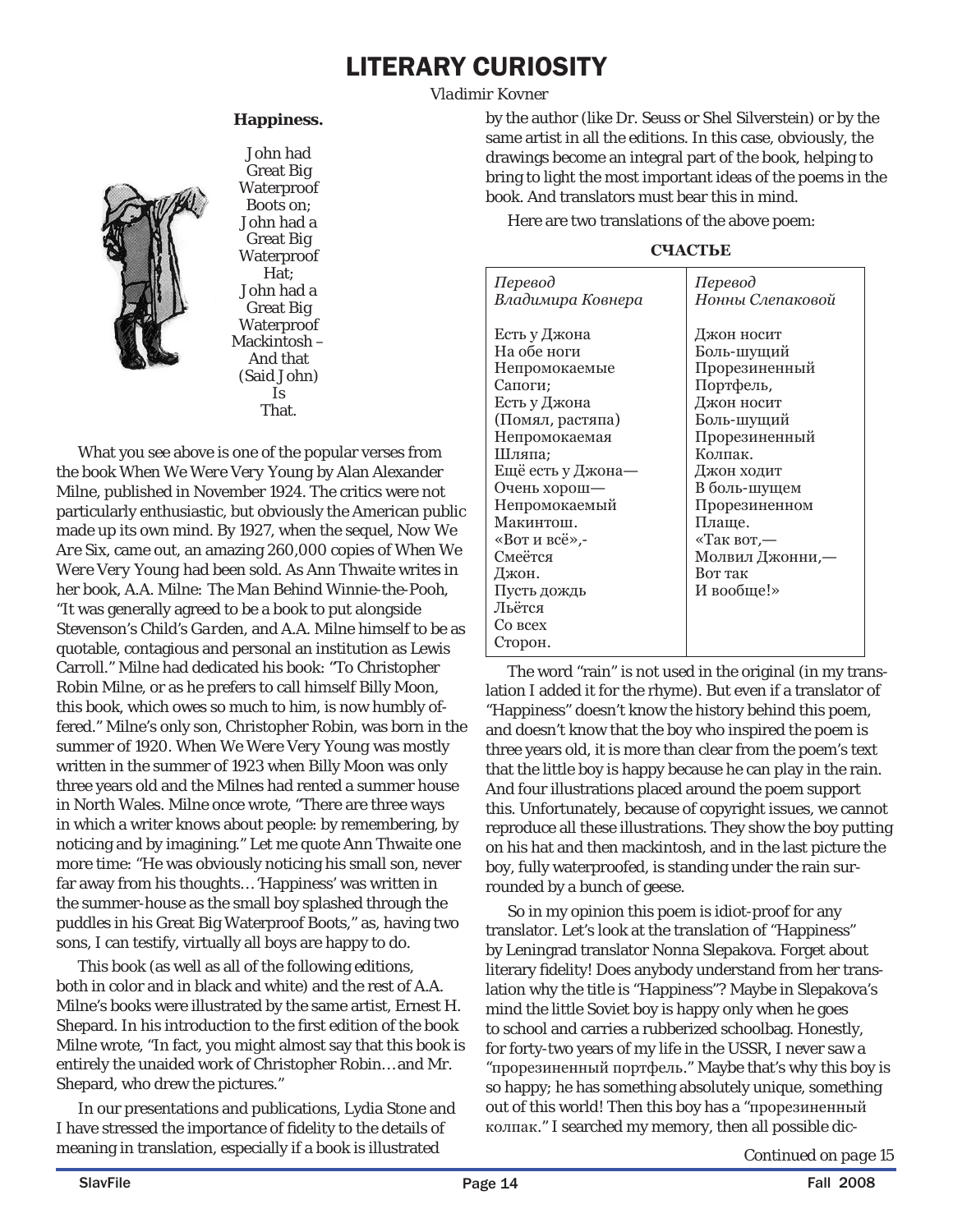### LITERARY CURIOSITY *Continued from page 14*

tionaries. Here's what I found: "поварской колпак" (made of cotton and heavily starched), "ночной колпак" (made of wool, goes back to XIX century. See В. Даль, 1881 год; также, С.И. Ожегов, *Словарь русского языка*, 1961 г.), "дурацкий или шутовской колпак" (with little bells attached, the same sources). I am an engineer, so "прорезиненный колпак" sounds like something to do with heavy machinery. Also, the use of the word "молвил" in relation to a three-year-old boy is highly questionable.

But the poor translation doesn't make it a literary curiosity. Close, but no cigar! And that's not the end of the story. In 2004 in Moscow a rather interesting essay was published, expounding the idea that the Russian school of translation is the best. (Михаил Яснов. "От Робина-Боббина до малыша Русселя," *Дружба народов*, 2004). Here is what Yasnov writes about Slepakova's translation, and I deliberately leave it in Russian:

В середине восьмидесятых годов я услышал переводы стихов Алана Милна – поэт Нонна Слепакова читала их на одном из собраний детской секции в Доме Писателей…Её переводы остались – прежде всего, потому, что была в своё время, в 1987 году, выпущена…превосходная книга с прекрасными рисунками Б.Калушина. Называлась она ''Я был однажды в доме, " и в неё вошло немало *поэтических переложений* (курсив мой) из Милна, с любовью и талантом собранных и переведённых Слепаковой.

Immediately following these words in that essay, our beloved poem "Happiness" appears. Since Yasnov illustrated his words with only two translations by Slepakova, I presume that the critic chose this translation as one of the best, if not the best, of her translations. And Yasnov adds the following:

В этих переложениях очень важны скрытые ремарки переводчика – нам всё время подсказывают, как следует читать стихи; где сделать паузу, где разбить слово пополам, где, как по ступенькам, съехать вниз по строчкам... [Actually this is the only thing about the poem that Slepakova rendered faithfully.—VK] Стихи Милна не раз переводились,…но работа Нонны Слепаковой занимает, как мне кажется, особое место в этой ''милниане''. Мы угадываем знакомую ритмику английского языка…И в то же время собственный авторский голос Н.Слепаковой присутствует в этих строчках на равных с голосом английского поэта. Как всегда, всё дело в таланте. Нонна Слепакова была наделена замечательным чувством слова и одаривала этим чувством своих взрослых и детских читателей. Сегодня этот дар воспринимается с особой благодарностью.

I myself would not suffer if I were to never hear that translator's voice again.

I suspect that the literary critic Yasnov had never seen Milne's books in the original, or possibly he doesn't know any English at all.

Truly, if the blind lead the blind, both shall fall into the ditch.

Vladimir can be reached at: Vkovner250696mi@comcast.net.

### Переводим служебные знаки

*Continued from page 10*

\*\*\*

Our anthology contains such widely assorted pieces as Bacon's essay, "Of Studies," Poe's "The Gold Bug," Keats's "Ode to a Nightingale," and an article of criticism from *The Saturday Review*.

В нашей антологии представлен широкий спектр произведений, включая эссе Бэкона «О занятиях науками», рассказ По «Золотой жук», стихотворение Китса «Ода соловью» и критическую статью из «Сатердей ревью».

Обратите внимание, что при транскрипции иностранных названий заглавная буква обычно сохраняется только у первого слова. Этот пример также ещё раз иллюстрирует различия в совместном употреблении кавычек и запятых.

На самом деле, все вышеизложенное можно кратко просуммировать так: расставляйте знаки препинания в русском тексте в соответствии с правилами русской пунктуации, а не переносите механически в русский текст те знаки препинания, которые встретились в английском.

Помните? что, неправильно – расставленные!! *знаки*: препинания "могут … полностью" (уничтожить) смысл; любого текста,

Natalie Shahova received her degree from the School of Mechanics and Mathematics of Moscow State University, and is currently the head of the EnRus translation agency specializing in topics related to computers. She is the author of many publications relating to translation. Natalie may be reached at translation@enrus.ru.

**This article is reprinted with kind permission from the translation journal «Мосты» (2007, no. 4) published by** *R. Valent***.**

### ATTENTION CONFERENCE FIRST-TIMERS

Plunging into a mob scene, such as the ATA Welcome Reception, when you don't know anyone is no fun… in any language.

So…SLD Administrator Becky Blackley invites newcomers to meet her and other SLD veterans 15 minutes before the reception starts (i.e., at 5:45). We'll be standing near the entrance with an SLD sign eager to make your acquaintance. Hope to see you there.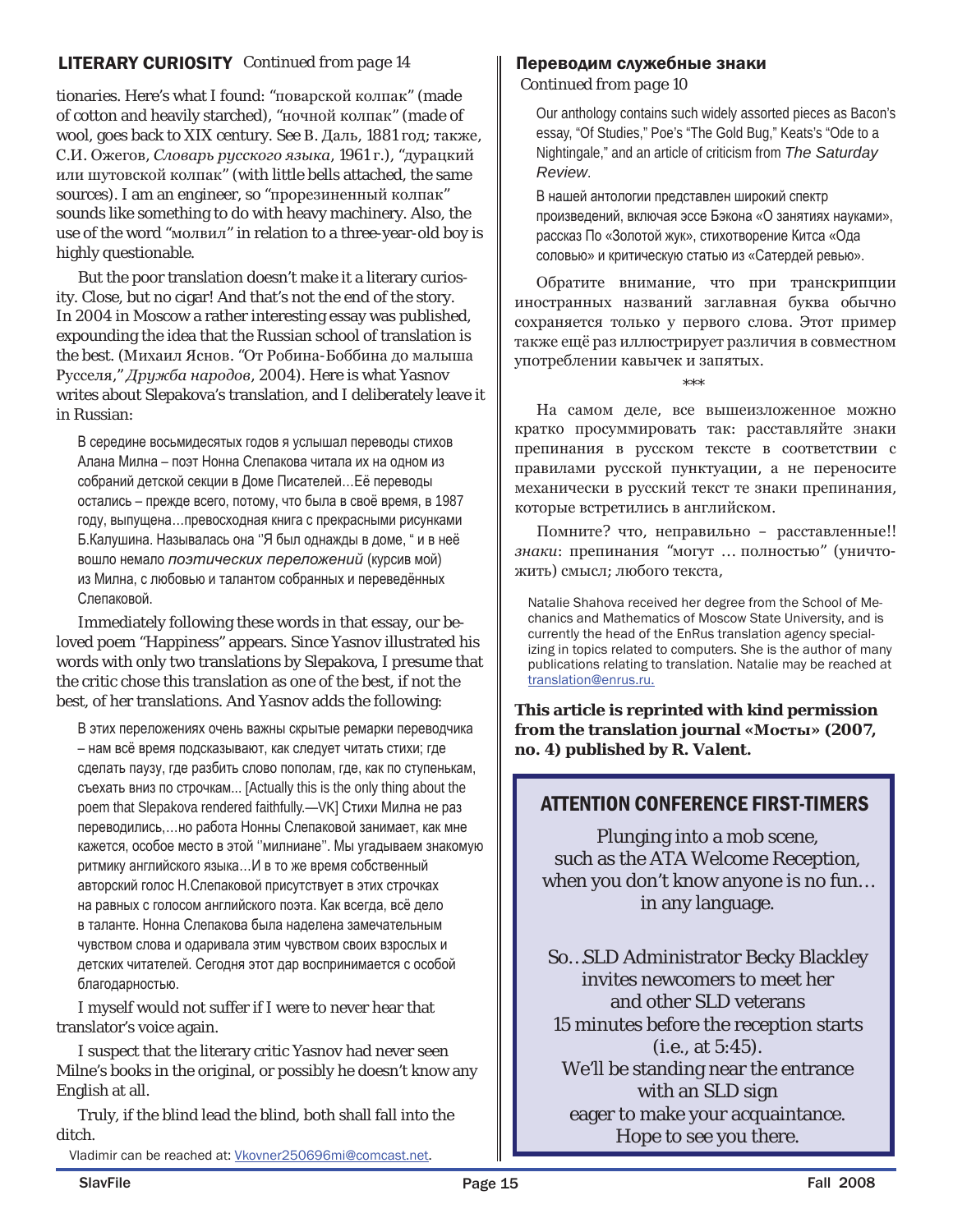## SLAVFILE LITE: NOT BY WORD COUNT ALONE

*Lydia Razran Stone*



Earlier this summer, I opened an e-mail from an organization with an unfamiliar name, which turned out to be an invitation to participate in a translators' conference in Xalapa, Mexico. Now, my husband and I love Mexico, and it has been an unprecedented two years since we visited there. (BTW, this lapse of time has nothing at all to do with the fact that the last time we were

there my husband got tear-gassed when the police attacked a large group of teachers who were peaceably occupying the main square two blocks from our B & B.) Furthermore, Xalapa is reputed to be a very charming city and I was much taken by the idea of being able to be part of the "parade of translators" promised for the event, and by the opportunity to deduct my travel costs from my income taxes. So, I fired off a reply asking if they were willing to consider a paper delivered in English by a Slavist. They were and it was accepted and we are going in a couple of weeks. I must say these people are a pleasure to deal with: when I wrote and asked about bird watching opportunities, the person I had been corresponding with offered to take us himself. But the icing on the cake (I suppose this idiom is the appropriate opposite of *the last straw*) came when I wrote to ask about paying the modest registration fee for my husband so he could go to the social events included (a cocktail party, dinner, performance and day trip). I received the following reply.

And the policy of the conference has always been that presenters make the conference possible … So we never charge registration fees to presenters. Don't worry about registering because your payment will be rejected. As a presenter you are already registered.

ATA take note: this is how a really class outfit goes about holding a conference.

*The Washington Post* has a TV review column on a certain day entitled, "We Watch [Reality Shows], So You Don't Have To." I was thinking of calling the feature that follows, "I Buy Russian Dictionaries On Impulse, So You Don't Have To." Actually the dictionary I want to review is so hilariously bad that I would recommend that everyone rush out and buy a copy. The laughter it provokes is certainly worth the relatively small price. (It is currently available on ozon.ru for 181 rubles.) This book is *Американский Пирог: Словарь разговорной лексики*, Михаил Голденков (Минск: Новое Знание, 2006). Тhe author is apparently recognized (by whom, I am not sure but his numerous books keep being reprinted) as an expert on colloquial and slang English.

According to the blurb on the back, in his works "отражается широта взглядов автора, глубокое чувство английского языка, непринужденный стиль и тонкий юмор."

The entries in the book cover a set of idiomatic usages not inappropriately selected, but predominantly traditional and even old-fashioned—not at all the latest slang used by the in-crowd, as the author seems to imagine it to be (examples: *hold your horses, mind your p's and q's, hit the ceiling*). The phrases are then defined in Russian and an example is given in English and translated and sometimes further discussed in Russian. The author has found an interesting gimmick for his examples. Many of them involve the doings and conversations of several groups of recurrent characters, one featuring a police detective named Le Peshen (!?) and the other a group of swinging teen-agers (resembling, in their reflection of "current" youth culture, *Archie and His Gang*, a comic book of my own youth). That teenage group includes a fellow named Быстрый Гонзалес (really).

Below I provide some examples from the translated examples. I have given such a long list because: 1) each one is more priceless than the last and 2) I want to emphasize that I am not picking on isolated instances. The list could be much longer; I have simply picked out my personal favorites. Let us call this list "English Slang We Doubt Was Ever Slung."

"You are rotten rat, Dan! First you agree to help me with this business and then you back me out."

"At my college, where everyone sounded Einstein, I seemed to be a bad egg."

"You say we can get a second mortgage? Wow! That's a whole new ball game!"

"Oh, gosh! What am I supposed to do?! Maggie is bang-up again!"

"Is this ship bounding for Liverpool?"

"This guy is a cool player. He broke in as a baseball one."

"Well, let's try another one. Rise up, roll around and show me your cheesecake!"

"Oh, you got a cutie crew cut!"

"Look up at that girl in blue. Wow! She got such an equipment!"

"I really get off on Russian kitchen."

"When they arrested another suspect the commissar's first plan has changed right in his face."

"It was just your mistake, but I turned out in the soup with my boss!"

"Can you say me how much did you lay out for this new lemon!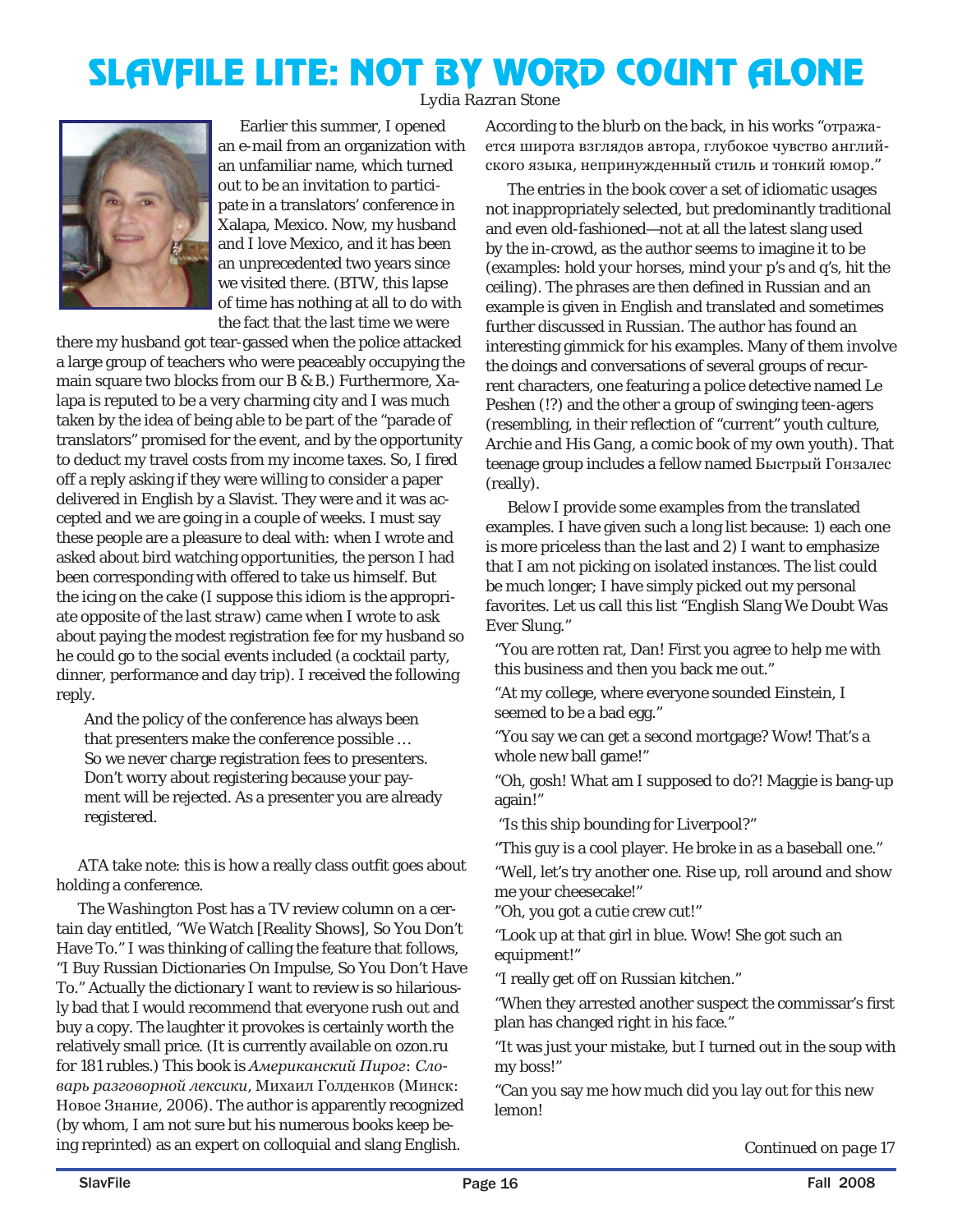### SLAVFILE LITE *Continued from page 16*

"Hey look up! I laid low seven pheasants!"

"I know this guy. He is an old hat."

"Yeah, I used to be pretty plump, but a heavy diet played on my figure."

"Monica is redneck? Bullshit! She's a red hot mama!"

"I don't like you have time to reinvent the wheel."

"Yes, I missed that ball out, but please stop to keep rubbing it in!"

"I can't stand this rough, hard, russky, and cold old hat."

"Did you get it? I got it long ago. Julia is a sacred cow."

"When I become sick, I'll gotta step down"

The definitions are not as bad as the examples, being in Russian, but quite a few of them are downright wrong and some of them contain fairly startling statements. "At" is described as a variant of "it," "ain't" is called a *песеннопоэтическая форма*. Unaccountably, in the entry for "beaver" Jackie Kennedy is identified as the influence responsible for the fact that in the U.S. "стали появляться женские журналы, которые и наплодили много сексуальных терминов и стереотипов, живущих до сих пор." There is a long digression about how the Russian phrase шведская семья is actually derived from the term "suite house," putative multi-apartment dwellings inhabited in the 19<sup>th</sup> century by "интеллигентые семьи врачей, адвокатов, писателей музыкантов, генералов," in which the mistress and master of the house would frequently have liaisons with servants and staff that resulted in children who were, nevertheless, brought up as full members of the family.

Finally, a word about the illustrations. Some of them are unsigned and appear to be reproductions of early Gary Larson cartoons, and these have the text within the balloons in English, translated into Russian below in a way that frequently demonstrates misunderstanding of the joke. A few, signed "Mike" (presumably the author), are drawn in a slightly different style and in these the English is on the order of the English in the text, i.e., fractured. I found that an earlier book of Goldenkov's had been removed from one Web site because of suspected copyright infringement. I wonder if this refers to the Larson cartoons or whether there are other issues.

Searching the Internet (nearly 8,000 hits for his name in Russian), I see that Mr. Goldenkov has written at least five books, some now in multiple printings, to impart his knowledge of colloquial English. I have gone through at least 15 pages of the sites mentioning his name and have found one listing of four errors in a previous book and no other serious criticism. Goldenkov is supposed to be quite a cult figure among those infatuated with U.S. popular culture. He is also the author of a novel entitled *The Guano of the Fire-Bird*.

What is one to think about such a book and the fact that

it and its brothers keep getting reissued in new (stereotype) editions? Clearly, English is so popular in Russian speaking countries that some publishers feel no need to do any vetting at all of books purporting to teach readers how to speak it*.* Can it be that the other books on English by this author really are good and this one is an exception that was simply never edited or proofread? Is this likely, given the examples on my list (others gladly sent on request)? Is disseminating false information about English not as reprehensible as possibly violating the copyright of cartoons? Would anyone pay attention if I were to write a letter? To whom would I write it? Would it be better if the letter came from the SLD *en masse*? Does anybody care?

#### **STRAY WORDS** (and some errant ideas as well).

We have a new English coinage in our household *printergeist*. What else is one to think when the printer suddenly starts printing the mirror image of pages selected seemingly at random?

The next in my list of haphazard words that are clearly related in Spanish and Russian and nothing like the English (the last one was the word for mother-in-law): Spanish for hump-backеd is *jorobado.* Does this sound suspiciously like горбатый to anyone other than me?

To continue on the Spanish theme. One cannot read 19th century Russian literature without noting an unusual focus on shoulders—namely, female shoulders that are exposed by the necklines and décolletages of ball gowns. Even when I started reading this literature, as a teen-ager, this obsession never appeared mysterious to me. I always simply assumed that плечи was being used as a stand-in for the actual anatomical object of interest and that it was particularly suitable because of its plural form (as opposed, for example, to шея.) Just yesterday, I was reminded of this hypothesis by suddenly realizing that there was undoubtedly an etymological connection between плечи and the Spanish word for "breasts," *pechos* (both related to "pectoral," one would guess).

And it seemed so simple… I had always assumed that there was complete agreement on the meaning of first names, at least traditional first names. I had also assumed that Vladimir, whose meaning is sometimes given as "great ruler "or "prince," etymologically meant "He who rules the world." Casimir by analogy, I thought, would mean something like "He who commands the world." Then I met a woman who had adopted as her last name her mother's first name, Casimira, and told her my hypothesis of her name's meaning. She said she preferred my idea to the meaning she had found in a book, "destroyer of peace." Now, this discrepancy is nothing. I am wrong in my assumptions with remarkable frequency.

But then I decided to find the definitive answer by looking on the Web. What a joke! Even apart from the utterly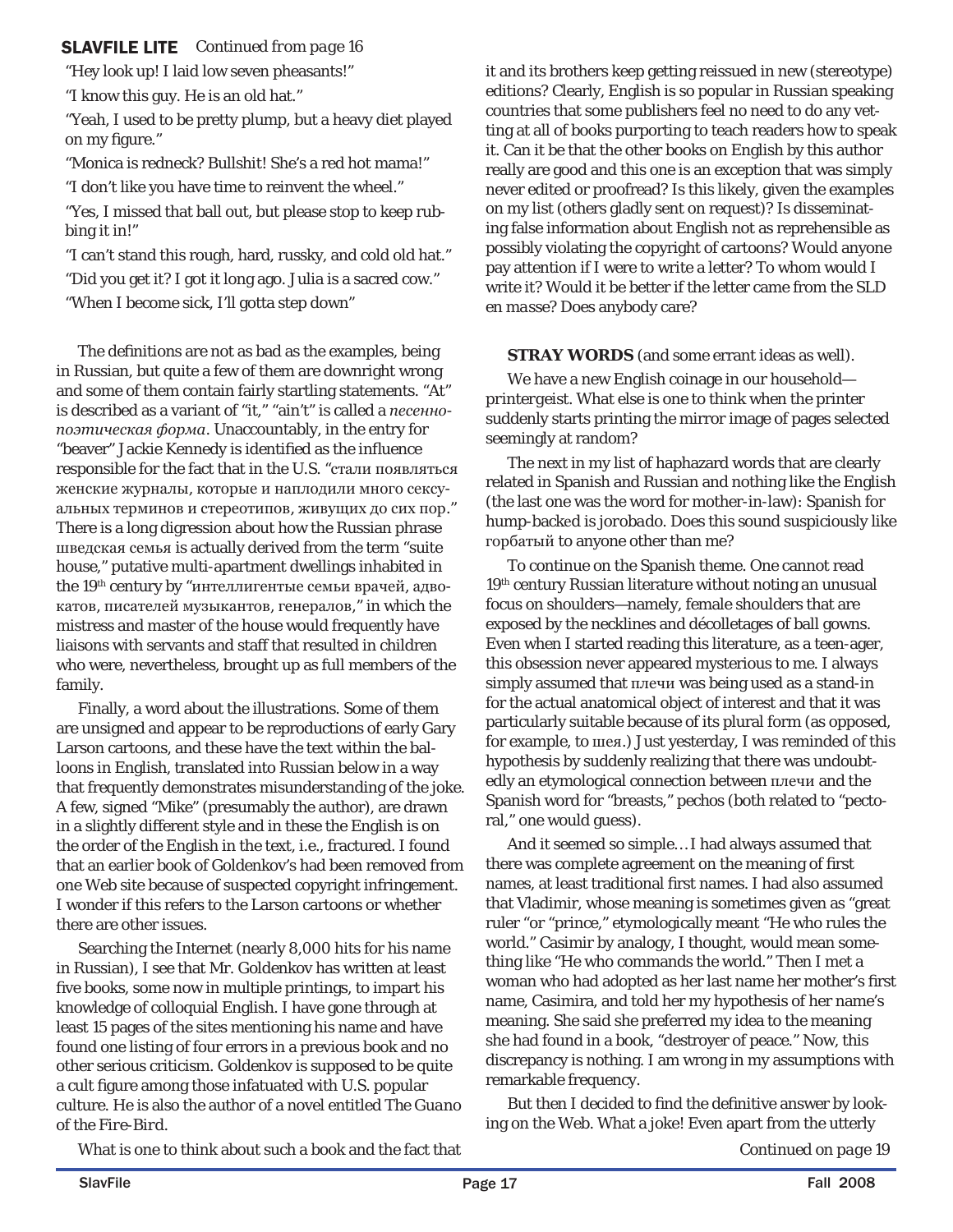## CONFERENCE PRESENTATION REVIEW

### The Verbal Content of Visual Art (2007 Greiss Lecture)

*Presentation by James D. West*

#### *Reviewed by Jen Guernsey*

As I settled in to my seat to hear Dr. West's lecture on the verbal content of visual art, I presumed that his presentation would focus on the cultural background and symbolism that a viewer needs to be acquainted with in order to fully and properly interpret a work of art. This notion of cultural baggage was not new to me (nor, I expect, to any translator or interpreter), so, while I anticipated an interesting presentation, I did not expect to gain anything from it that would pass for new insights. Happily, I turned out to be wrong.

While Dr. West did briefly touch on the cultural baggage of art, his focus was the "significant freight of verbal material" associated with a famous painting that "either sticks to it like burrs on a passing donkey, or is nailed to it by those who would like to own the message of the painting." This verbal material is far more wide-ranging than just the cultural context of the painting, and can include interpretations of the painting's overall message or of individual elements of the painting; the painting's title; and its history of ownership.

Dr. West began by making the case for visual art having any verbal content at all. (I had thought this point to be self-evident, but again, I was erroneously expecting verbal content to equal cultural content. Silly me.) He pointed out that the tradition of verbally describing an art work in great detail, in essence translating the art into a verbal "virtual picture," dates back to Classical epic poetry such as Homer's *Iliad*. This process can work both ways: a second-century sophist Philostratos the Elder described many paintings that were themselves illustrations of literary classics—a "double translation" from verbal to painting and back to verbal again.

Of course, as we translators and interpreters well know, where there is translation and interpretation, there is the possibility of mistranslation and misinterpretation. Dr. West used as his first example a familiar painting, da Vinci's *Mona Lisa*, and proceeded to describe some of the verbal content associated with it, as well as the points at which this verbal content has been misconstrued. Interestingly, the imperfect "translations" of the verbal content have had tremendous ramifications for the interpretation of the art itself.

As "everyone" knows, the entire point of the *Mona Lisa* is the smile, which is renowned for its enigmatic nature… right? Ah, but as Dr. West showed us, the situation with the *Mona Lisa* is far more complex. First of all, he traced the title. In the Louvre, the painting's title is "La Joconde," which translates as "the smiley lady." No surprise there; we are accustomed to focusing on her smile. However, the French title actually has nothing to do with the smile; it's merely a direct translation of one of the painting's original Italian

names, "la Giaconda," which simply means "Mrs. Giacondo." And thus, says Dr. West, "is mere marital identification commuted into the currency of speculative interpretation of her inner thoughts and emotions."

The smile has also been interpreted cross-temporally, in that we in the 21st century are interpreting a painting of the  $16<sup>th</sup>$  century. As any translator knows, words in a  $16<sup>th</sup>$ -century document likely mean very different things than the same words in a 21<sup>st</sup>-century document. The same is true, says Dr. West, of the pictorial conventions for representing the human face in art. A source from Leonardo's time indicates that "a slight opening of the lips at the corners of the mouth was considered in that period a sign of elegance." The same sign is interpreted today as some sort of enigmatic emotion. Dr. West also pointed out a similar error in the cross-temporal translation of Russian and Byzantine icons: the downturned mouths were originally a sign of respect, but we today interpret them as severity. Interestingly, work by 20<sup>th</sup> century Russian researchers revealed that the mouths of the angels in Andrei Rublev's Old Testament Trinity had been modified in the  $19<sup>th</sup>$  century—ostensibly to make them less "severe"-looking.

The next painting that Dr. West examined was Grant Wood's *American Gothic*. He noted that "from the beginning of its reception history, *American Gothic* acquired a complex and controversial verbal accompaniment based on contemporary reaction." Topics for debate have included the subjects' identities, the artist's attitude towards the Midwestern farmer, and the origin of the word "Gothic" in the title. The two people in the painting—often thought to be a man and his wife—are in fact Grant Wood's sister and his dentist, though Wood apparently was using them to depict a man and his daughter. Many have felt the painting conveyed the "severity, primness, and narrowness of the Midwestern farmer," though Grant Wood himself said he was actually trying to portray such farmers with a great deal of fondness and warmth. The "Gothic" in the title is largely associated with the Gothic window in the farmhouse in the background; however, it may instead refer to a style of portraiture from Germany in the 1400s known as Northern Gothic, with which Wood was quite familiar and even enamored. In the Soviet Union, the painting acquired yet another layer of interpretation, as it was held up as an emblem of the economic disaster that was capitalism. Thus, modern parodies of American Gothic—which are legion—carry different subtexts in America than in the former USSR.

Dr. West then moved to an examination of two different paintings depicting the same scene from the Bible, the Annunciation. Ostensibly, such works should be similar, since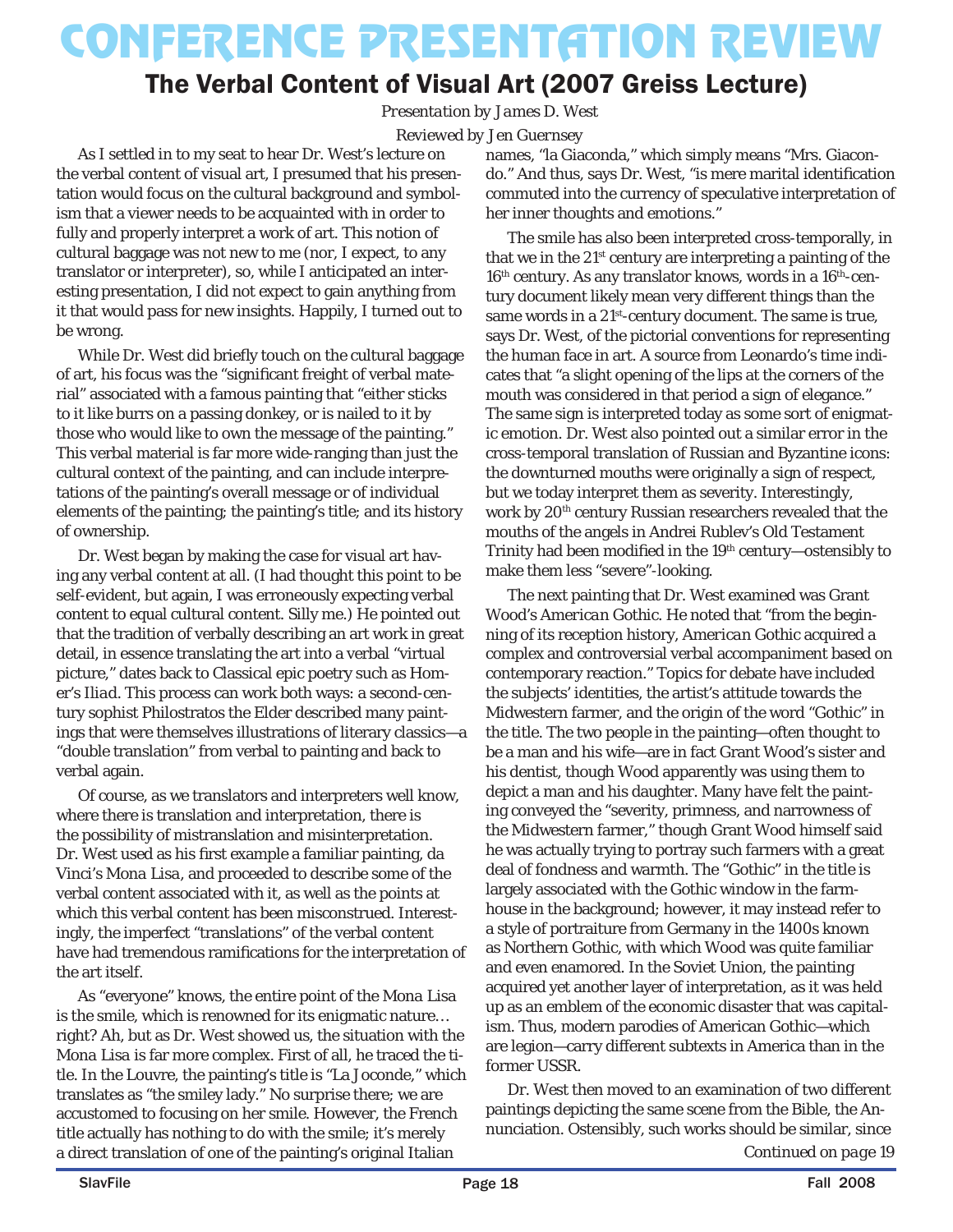### *Continued from page 18*

they are based on the same Biblical passage, Luke I:26-38. But paintings from Eastern and Western tradition differ appreciably, because the basic text has been supplemented by verbal content from different sources. In Eastern tradition, much additional information is taken from the Proto-Gospel of James; in Western tradition, Luke is supplemented with Old Testament material that was seen as foreshadowing the coming of Christ, as well as other traditions and early hymns. So each tradition typically includes components absent from the other. In the Eastern tradition, these include a greater emphasis on Mary's work on the temple curtain, and Mary first encountering the angel outside, where she has gone to draw water from a well. The Western versions incorporate St. Ann (who tradition held had taught Mary to read) reading the Messianic prophecy of Isaiah, a white dove descending to Mary on rays of light, and white lilies, the latter of which originate in ancient Greco-Roman traditions and were passed down through some early hymns of the Western church.

Dr. West's last example was a very different form of art, namely a cartoon from the Soviet humor magazine *Krokodil*. The cartoon was based on a painting by Vasnetsov that was itself based on the poem Il'ya Muromets and the Robbers. Both painting and cartoon thus carry with them first of all the verbal content of the poem itself. But there is another layer of verbal content that stems from the officially sanctioned interpretation of the painting (promulgated by Russian museum guides and art history textbooks) that is "replete with nationalistic moralizing about the heroism of the Russian warrior facing life or death choices." Without the knowledge of this verbal content attached to the Vasnetsov piece, the point of the cartoon is utterly lost.

Well, you readers may be saying at this point, all of this bit about the verbal content of visual art is certainly interesting, but where is the relevance for us translators and interpreters in our day-to-day work lives? I personally derive two broader points from Dr. West's presentation that I find relevant. First, Dr. West's examples of "mistranslations" at this unexpected level—the verbal content of visual art—remind us of how complex any translating or interpreting task is, and how mindfully we must tread in our work to ensure that the message does not get garbled in moving from the perspective of the "artist" (author/speaker) to that of the "art viewer" (reader/listener). Second, Dr. West demonstrated that the line between verbal and nonverbal communication is in fact a very artificial one—every piece of communication is imbued with elements of both, and both can contribute either to clarity or to misunderstanding. We can use this heightened awareness of the multilayered nature of communication to further our skill as translators and interpreters.

### The Verbal Content of Visual Art SLAVFILE LITE *Continued from page 17*

fanciful definitions (Vladimir  $=$  "Vlad looking in a mirror"), I found absolutely no consensus, although I did find some explanation that the *mir* part comes either from an old Slavic root meaning "peace" or another one meaning "great" (whence came the meaning "world," I suppose). Thus Vladimir means either "A great ruler" or "One who rules with peace" or "over peace." On the other hand, some sites seemed to assume the "world ruler" definition as well. At least all of the cited meanings were more or less semantically consistent with each other and with the non-etymological definition of "prince." The definition of the Germanic Voldemar/Valdemar (*cf*. Harry Potter's Voldemort) is, however, "He who rules the sea." On the other hand, the definitions I found of Casimir are about equally divided between a bringer/proclaimer of peace and a destroyer of peace. What parents would want to name their kid "destroyer of peace"? Unless they gave him this name after months of suffering through his attacks of colic…

Again. what is going on here? Have we acquired instant information on any topic at the cost of no longer being able to get information we can consider definitive? Zbigniew Golab, my professor of history of Slavic at the University of Chicago, would have given us the answer in a minute and then would have backed it up with a one-hour discourse on the derivation, going all the way back to Proto-Indo-European. Those were the days…

One more Slavoid false assumption on my part. I spent minutes staring at the caption of a picture in the newspaper trying to figure out what the clearly Polish word *Gospelcise* was doing under the picture of a group of clearly non-Slavic women doing jumping jacks in church. (Think "Jazzercise," guys.)

In spite of my love/hate relationship with them, of which I have written before, I have quite a collection of matroshkas. I have figured out a method for estimating how old they are—eyelashes. The more elaborate and cartoonish the eyelashes and the further down in the size hierarchy the eyelashes extend (i.e., do even the very small dolls have eyelashes), the more recently they were made. Note I am talking here only about traditional female dolls, not football teams, presidents, Harry Potter, Homer Simpson, or owls.

Hope to see many of you in Orlando! Please be sure to sign up for the banquet—this year, we are offering a discount for early sign up! A mail-in form for reserving your place at the banquet and describing the fare can be found on the last page (24) of this issue.

Jen Guernsey can be reached at jenguernsey@gmail.com.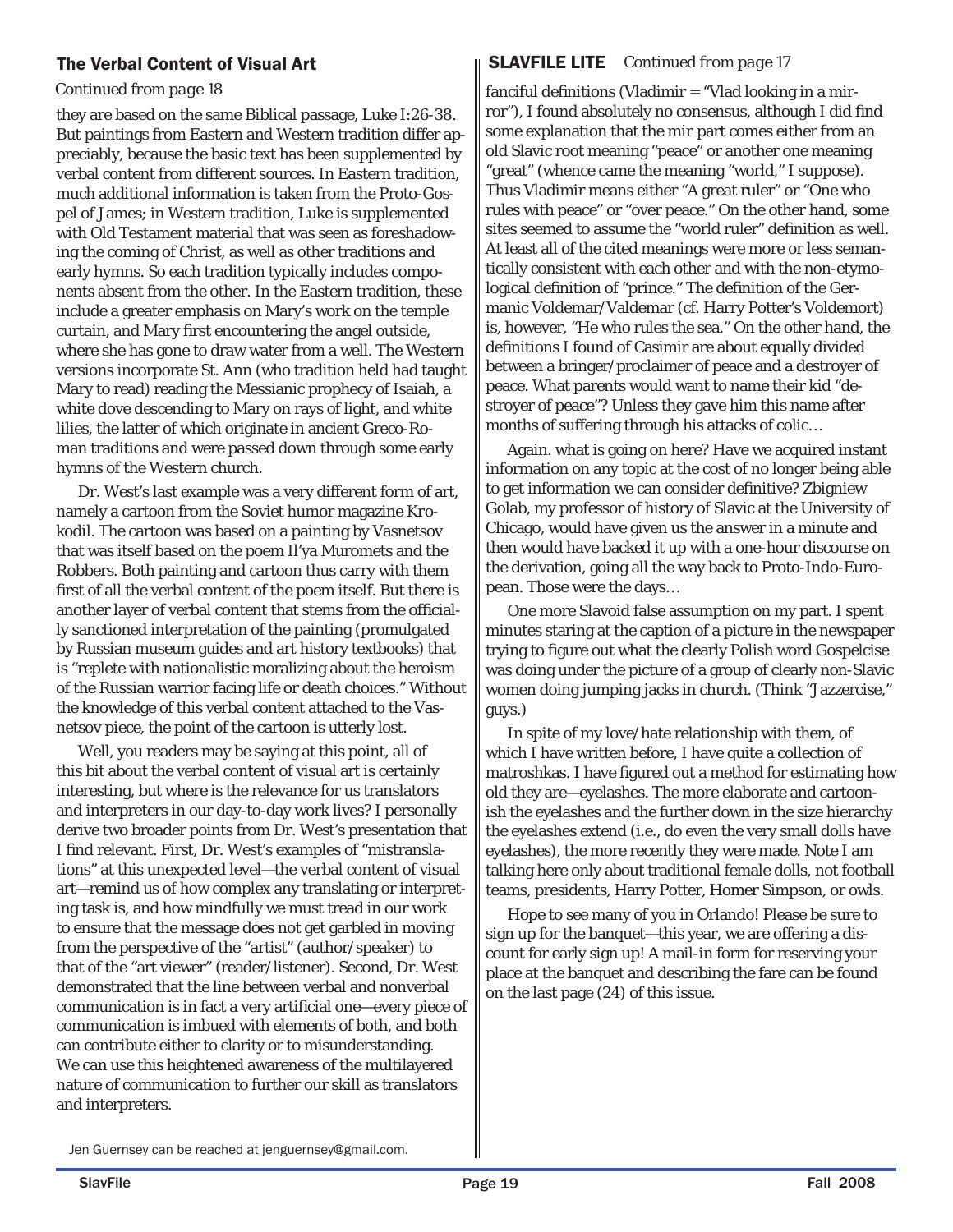## Dictionary Review



Dusty Books

*Roy Cochrun*

So, you're signed up to be notified about new dictionaries on Amazon and Barnes & Noble online, but they've sent you nothing for weeks, months even. It's the same with Eastview—no notices. And a check of the Web sites of

these and other on-line book resources, even in Russia (or Eastern Europe, for those other Slavic linguists who might read this column), reveals very little in the publication of new or the reprinting of older dictionaries.

Not only that, but those "used book" on-line shops make you nervous. You can't thumb through the book to check its condition: How many pages are dog-eared or worse? Has someone highlighted half the words on every second page? Are pages missing? What about the cover, is it broken? Can you trust the dealer's description of it? For that matter, just how up-to-date is his list of available books?

Given these circumstances and questions, what's a Slavic verbivore to do?

Do you remember the days before Walden's? Before Barnes & Noble expanded beyond the Big Apple? Before those ubiquitous brand-name shops that sell the same old same old? Before the now defunct Kamkin's bought the long-gone Five Continents? If you do, then you recall that there were neighborhood shops, loaded with used books as well as new. And they sometimes contained marvelous gems, waiting to be discovered and purchased for a song and taken home, to be added to one's shelf where they would be appreciated and read and used.

When was the last time you sought out that shop? Is it still there? Take a day off from converting those Slavic lines into readable English and go take a look. You might be amazed at what you'll find.

Here in Maryland, where I reside, there is a place called Wonder Books about 30 minutes from me in Frederick. They also have a store in Hagerstown. Both are large, filled with row upon row of "previously read" books (to paraphrase a line from luxury auto dealers). I like to drop in every so often. Both locations have a huge foreign language section, and their Russian section is surprisingly large (although they seem to stick Ukrainian, Belarusian or Bulgarian on those shelves, too. It's Cyrillic, so it must be Russian, right?).

Examples of what I have found there range from the real gem to the rarely used!

One of the most useful is *Русско-английский словарь пословиц и поговорок* (*Russian-English Dictionary of Proverbs and Sayings*), by С.С. Кузьмин and Н.Л. Шад-

рин, Русский язык, Moscow, 1989, 500 entries. Entries are alphabetized by the first word of the saying, followed by preferred English translations. Each entry then provides at least one example of its usage in Russian literature (with source and author) and translates that into English as well. The *Указатель* at the back of the book provides an alphabetized list of all words used, followed by the sayings in which they are included. And the price? A mere \$2.95.

For under \$3.00 I found *Англо-русский биологический словарь* (*English-Russian Dictionary of Biology*), О.И Чибисова, et al., Русский язык, Moscow, 1993, 5th edition, about 70,000 terms, which includes an excellent *Указатель русских терминов* as well as an appendix with the names of dozens of enzymes translated into Russian.

The *Русско-английский нефте-промысловый словарь* (*The Russian-English Oil Field Dictionary*), edited by Д.Е. Столяров, Русский язык, Moscow, 1982, contains about 30,000 terms, has some mathematical conversion tables, and is well laid out. It cost under \$5.00, as did *Русско-английский словарь общественно-политической лексики* (*Russian-English Dictionary of Socio-Political Terms*), В.П. Филатов, Русский язык, Moscow, 1987, approximately 9,000 words. An appendix in this dictionary translates all those Soviet-era ministry names into English.

And finally, a purchase I hope to find useful in the future, which also came in under \$5.00, is *Анатомический словарь - Латинско-русский - Русско-латинский*, by Т.Г. Казацхенок, Вышэйшая Школа, Минск, 1990, 3rd edition, more than 8,000 words. One appendix lists wellknown Latin sayings and mottos translated into Russian, such as *Avis rara* - *редкая птица, редкость*. Another has information about reading Latin letters in medical terminology.

So, do not despair if the larger dealers have disappointed you lately. Take the day off, get away from the computer and visit your local "previously read" book dealer. You may be glad you did.

Roy can be reached at roy@royfc.com.

*P.S. Lydia suggests that even thrift stores, charity book sales, and garage sales can be worth visiting, although perhaps more so in the area where both she and Roy live (around Washington, DC). She herself bought the book that she relied on for space and aviation technology during most of the years she worked for NASA for a paltry 75 cents at a Unitarian Church sale.*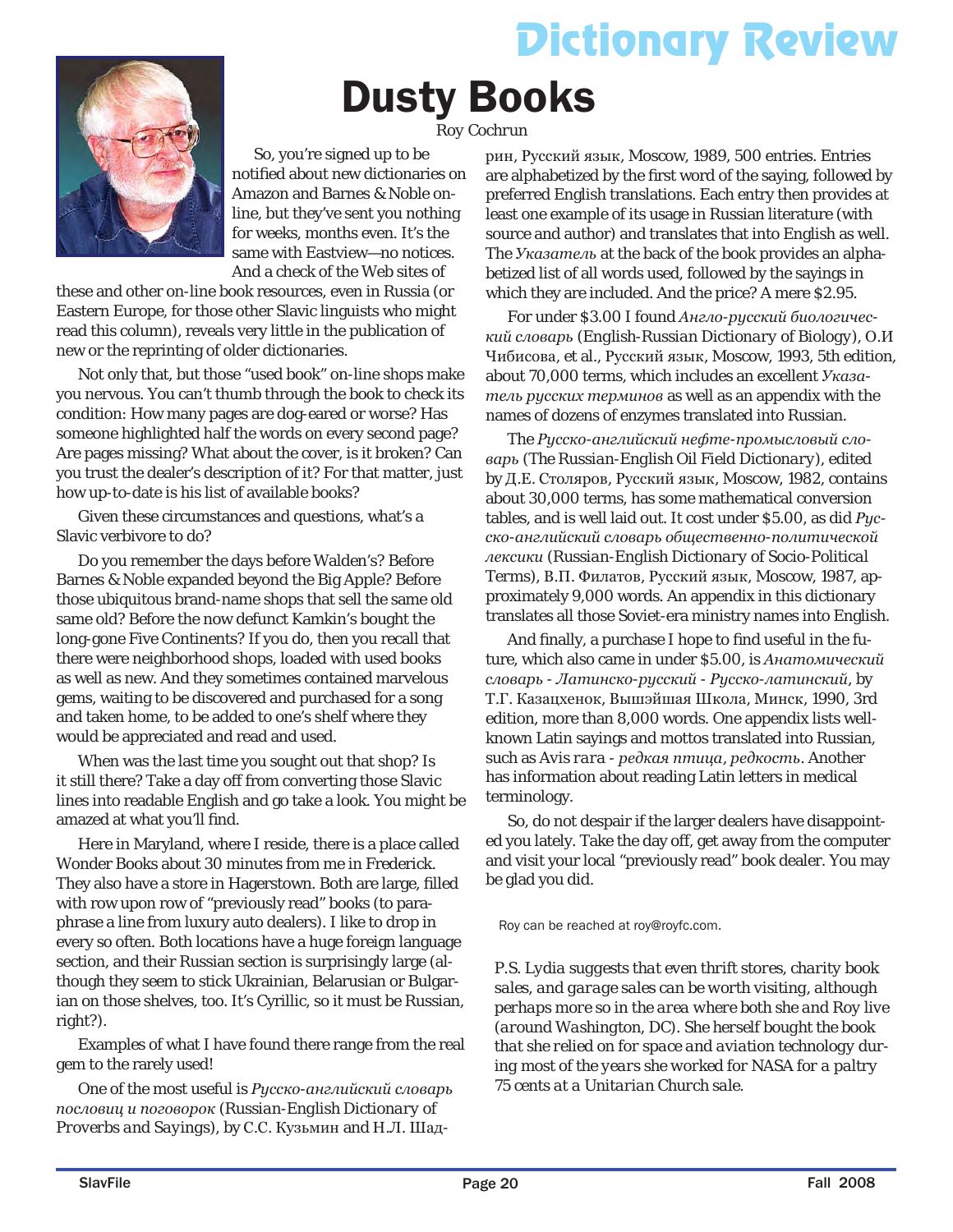## Software Review

### From Russia with CAT

*Konstantin Lakshin*

Until 2007, my CAT toolbox contained nothing but crude tools written using Visual Basic for Applications (VBA) that I've been developing and collecting since the early nineties. The reason behind such a Luddite attitude was very simple: early on, mainstream CAT tools failed to provide the functionality I needed. More recent versions did support that functionality, but making them do what I needed most was an uphill battle, and a time-consuming one at that.

Finally, I stumbled upon a third-party tool that, right out of the box, supports the functionality I always wanted. After testing the software, I contacted its designer and wound up writing the introductory user manual. The tool in question comes from Russia and has no English interface.

Its name is MT2007. One can only guess why it has such a misleading name: the only element of MT in MT2007 is an EBMT (example-based machine translation) function implemented in the latest version.

MT2007 is the single-handed creation of Andrey Uzbekov, a software developer from Rostov-on-Don. He had been doing some translation work on the side and, being a software person, wanted to automate whatever was suitable for automation in his moonlighting career. A key consideration was that he wanted to build the program with as little

new code as possible and draw on existing free open-source modules and solutions.

This resulted in a rather interesting overall design that makes the tool much more translator-friendly.

At this time the MT2007 package (free download from http://mt2007.nm.ru) includes:

MT2007: stand-alone translation memory tool

TextAlign: aligner

Dictionary converter: XDXF to MT2007 internal dictionary format (XDXF2MT2007).

CorrectWordTags: cleanup tool for OCR'd documents or any other document with excessive formatting tags.

Supported source file formats:

MS Office 2007 and older version formats (Word, Power-Point, Excel)

**OpenOffice Formats** 

**TMX** 

Supported languages: English, Russian, Danish, Dutch, Finnish, French, German, Italian, Norwegian, Portuguese, Spanish, Swedish.

*Note: "supported" here means that language-specific rules and algorithms are used to improve segmentation* 

| <b>F. MT 2007</b><br>Russian Language                          |                                                         |                                                                                                                                                                | The English (United States) Wicrophone Engl Tools [?]                                                                                                         | $ P$ $\times$       |  |
|----------------------------------------------------------------|---------------------------------------------------------|----------------------------------------------------------------------------------------------------------------------------------------------------------------|---------------------------------------------------------------------------------------------------------------------------------------------------------------|---------------------|--|
| Настройки<br>Файл<br>Перевод                                   | Редактировать                                           | <b>TPOMT</b><br>Информация<br>Сервис                                                                                                                           |                                                                                                                                                               |                     |  |
| Перевести<br>Сохранить<br>Управление                           | Перевод<br>Оригинал<br>Тексты документов                | ДУ Сегменты<br>Текст<br>Cent.+Tant<br>Тэги<br>Орфографки<br>- Текст+Тэпи<br>Обработка текста                                                                   | Все колонки<br>Маленький шрифт<br>œ<br>• Оригиналс->Перевод<br>Большой шрифт<br>80<br>Автоматически раскрывать подсекции<br>Динамические настройки интерфейса |                     |  |
| Стартовая страница                                             | Работа с переводом                                      | Словарный анализ                                                                                                                                               |                                                                                                                                                               | $\mathbf{v} \times$ |  |
| Секция (оригинал)                                              |                                                         |                                                                                                                                                                | Секция (перевод)                                                                                                                                              |                     |  |
| великий, могучий, правдивый и свободный русский язык           |                                                         |                                                                                                                                                                | mighty, true, free Russian speech                                                                                                                             |                     |  |
| П великого, могучего, правдивого и свободного русского языка   |                                                         |                                                                                                                                                                | mighty, true, free Russian speech                                                                                                                             |                     |  |
| [5] Великому, могучему, правдивому и свободному русскому языку |                                                         |                                                                                                                                                                | mighty, true, free Russian speech                                                                                                                             |                     |  |
| [) великим, могучим, правдивым и свободным русским языком      |                                                         |                                                                                                                                                                | mighty, true, free Russian speech                                                                                                                             |                     |  |
| m                                                              | э великом, могучем, правдивом и свободном русском языке |                                                                                                                                                                | o mighty, true, free Russian speech                                                                                                                           |                     |  |
| Регулярные выражения                                           |                                                         |                                                                                                                                                                |                                                                                                                                                               | $\mathbf{x}$        |  |
| Отладка регулярных выражений                                   |                                                         | (подсчет) в базе данных предложений, удовлетворяющих регулярному выражению.<br>Иайти с Найти в МТ   2 Посчитать   3 Заменить С Тестовый текст С Текущая секция |                                                                                                                                                               | , Oó                |  |
| Поисковое выражение:                                           |                                                         | велик(\w+), могуч(\w+), правдив(\w+) и свободн(\w+) русск(\w+) язык(\w+)?                                                                                      |                                                                                                                                                               | Ē.<br>$\bullet$     |  |
|                                                                |                                                         |                                                                                                                                                                |                                                                                                                                                               | $\frac{1}{2}$       |  |
| Выражение замены                                               | mighty, true, free Russian speech                       |                                                                                                                                                                |                                                                                                                                                               | $\frac{a}{r}$       |  |
| Найденные в МТ данные, соответствующие поисковому выражению    |                                                         |                                                                                                                                                                |                                                                                                                                                               | T                   |  |
| Текст оригинала                                                |                                                         |                                                                                                                                                                | Перевод                                                                                                                                                       |                     |  |
| великий, могучий, правдивый и свободный русский язык.          |                                                         |                                                                                                                                                                | mighty, true, free Russian speech                                                                                                                             | [Ba                 |  |
| великого, могучего, правдивого и свободного русского языка     |                                                         |                                                                                                                                                                | mighty, true, free Russian speech                                                                                                                             |                     |  |
| великому, могучему, правдивому и свободному русскому языку     |                                                         |                                                                                                                                                                | mighty, true, free Russian speech                                                                                                                             |                     |  |
| великим, могучим, правдивым и свободным русским языком         |                                                         |                                                                                                                                                                | mighty, true, free Russian speech                                                                                                                             | $\blacksquare$      |  |
| о великом, могучем, правдивом и свободном русском языке        |                                                         |                                                                                                                                                                | o mighty, true, free Russian speech                                                                                                                           |                     |  |
| <sup>9</sup> "mighty, true, free R<br><b>Start</b>             | Desktop                                                 |                                                                                                                                                                | Untitled (100%) - Pa.<br>$\kappa = 11.50$ AM<br>Screenshot.doc - Mi   1 MT 2007 - Russi   0 Help and Support C                                                |                     |  |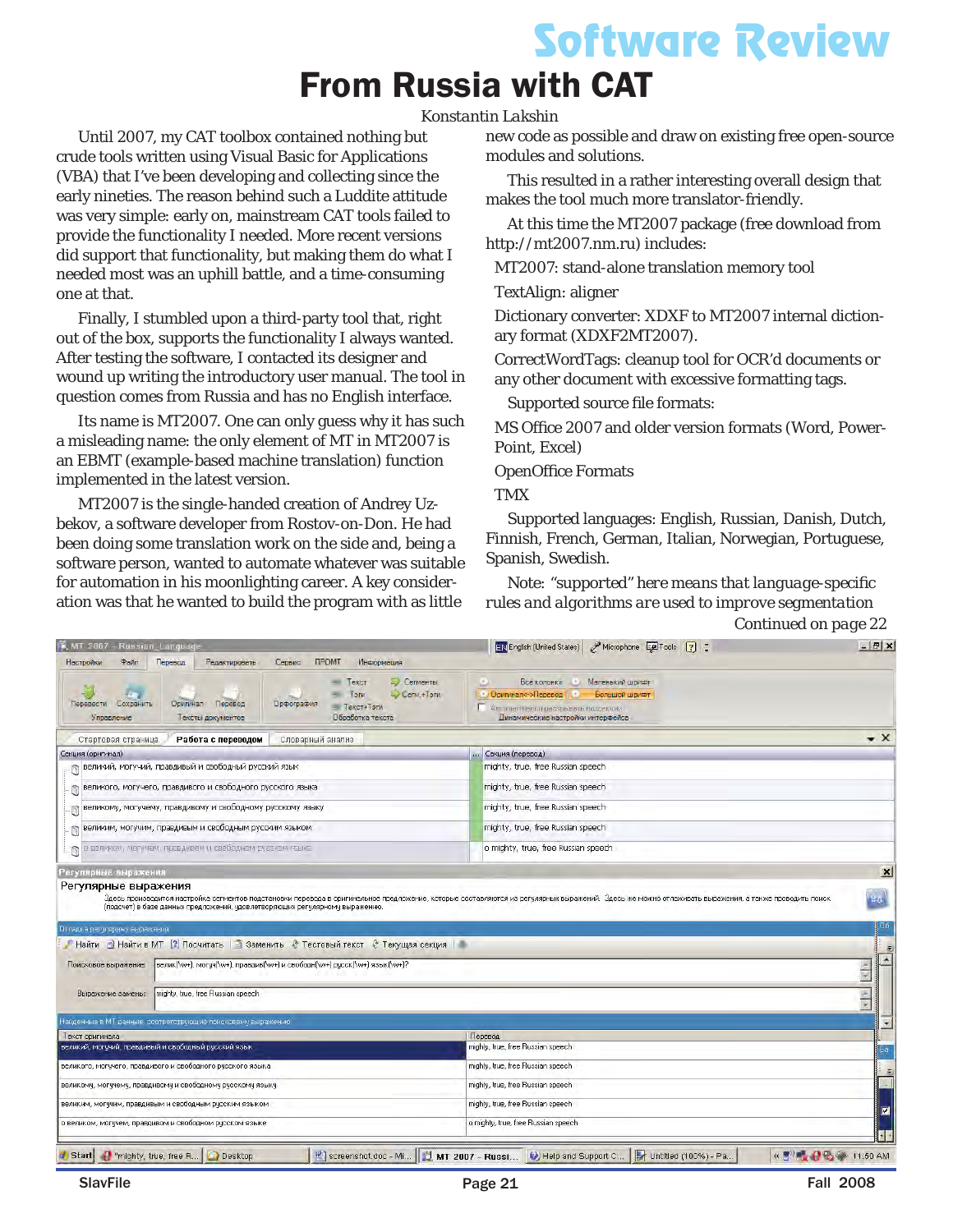### From Russia with CAT *Continued from page 21*

*and speed up database searches, and that relevant spellchecking dictionaries are available within the program.*

Internal bilingual dictionaries are included, at this time for Russian and English only, a total of 21 dictionaries.

Google Translate and Promt machine translation may be accessed from within the program.

Along with standard CAT features, MT2007 offers a few less common functions, and these seem to have been developed with the rest of us solo freelancers in mind.

For example, in the Spring 2008 issue of the *SlavFile*, Tom Fennell wrote:

"This function can save a serious amount of time and boredom with repetitive long phrases that are not full sentences (and that the translation memory program doesn't catch)."

MT2007 "can save a serious amount of time and boredom with repetitive long phrases": it supports "user-defined segments" that can be entered on the fly. If you see something that is not a full sentence, and may or may not be suitable for your terminology database, but, as you suspect, will be encountered numerous times before you are finished with the document, you can highlight the suspect and press Ctrl+N. A small pop-up window will appear that has room for entering a translation and, perhaps more importantly, tells you how many times the highlighted segment appears in your text. If you decide that it is worth "remembering," you enter a translation. Next time you run into a sentence that contains the same segment, your translation is either inserted automatically or it appears on the list of suggested replacements.

Moreover, in addition to literal segments, the user can define segments that are based on "regular expressions." "Regular expressions" offer a great degree of control and flexibility for handling similar, but not quite identical, segments without resorting to fuzzy matching. More information about regular expressions and a tutorial may be found at: http://www.regular-expressions.org.

On the most primitive level, "regular expressions" are good for full automation of such tedious tasks as changing number and date formats. Yet, they can do much more.

For example, you can set up an expression that would ignore case endings in великий, могучий, правдивый и свободный русский язык and find: великого, могучего, правдивого и свободного русского языка, as well as великому, могучему, правдивому и свободному русскому языку, etc.

For some texts that are structurally repetitive and formulaic, but that are not always that repetitive; if you look at sentence-level statistics, you may discover that by carefully defining user segments in 30% of the document, you end up with a good 50 to 60% of the entire document pre-translated in a rather reliable manner. Reliable here means that there is no "fuzzy matching" involved; only what you define by setting strict transformation rules is "translated."

Some of the less obvious features that may be of interest include:

**For the faint of heart**: In addition to saving your translation in the original file format and exporting it to TMX as frequently as you choose to, MT2007 offers an emergency exit and saves backup copies of your work to a text file, so that in the very worst case scenario at least your text is preserved.

For the lazy: User-defined segments may be imported from an existing MT2007 project or from a text file. This means that you can have any existing glossary in a tabular format imported into the MT2007 in just a few minutes.

**For the detail-oriented**: You can color-code or "highlight" problem segments and write comments or notes to yourself as you go, pretty much as you would do in a regular word processor.

#### **Bottom line**

This is a very promising tool for some, but it is not for everybody. If you need a mainstream CAT for collaborative work on huge projects with many repetitive sentences that are near 100% matches, you may want to consider other options first.

On the other hand, if you suspect that "fuzzy matching breeds fuzzy thinking," and you work solo, specialize, deal with documents that are repetitive to the human eye and have a reasonably clear conceptual structure, but are not necessarily recognized as highly repetitive by sentence level analyzers, you may want to give MT2007 a try.

Konstantin may be reached at klakshin@earthlink.net.

### Announcing the 11th Annual Susana Greiss Lecture

2:00 PM Friday, November 7th Orlando, Florida Our 2008 Susana Greiss Lecturer, Anthony Briggs, comes to us from England with rave reviews as a speaker and literary translator. Briggs will reflect on his experience translating War and Peace, walk his audience through some of the translation challenges he faced, and share the strategies he devised to address them.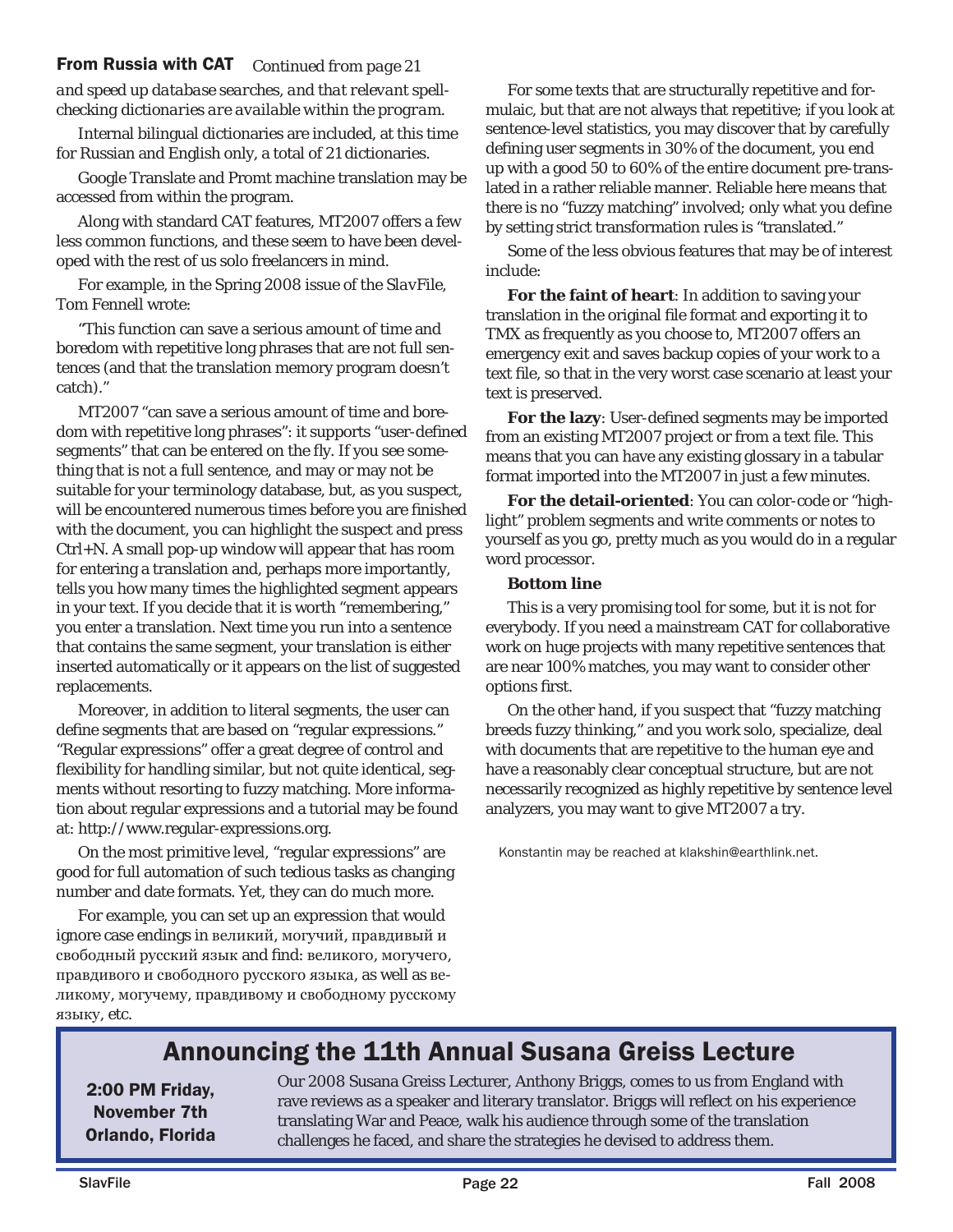### SLOVENIAN POETRY IN TRANSLATION III

*Martha Kosir*

### Barbara Korun

Barbara Korun was born in Ljubljana, Slovenia in 1963. She graduated with a degree in Slovenian and comparative literature and taught literature for many years at various secondary schools but now works for the Slovenian National Drama Theatre of Ljubljana. After the publication of her first book of poetry *Ostrina miline* (*The Edge of Grace*) in 1999, for which she also won an award for the best first book, she began to perform as a reciter and a moderator of literary readings. She has been an active member of the Slovenian Writer's Association and the Slovenian PEN Center and a member of the editorial boards of the literary journals *Nova Revija* and *Apokalipsa*. In 2003 she published a collection of prose poems *Zapiski iz podmizja* (*Notes from under the Table)* and the following year a poetry collection

*Razpoke (Fissures*)*.* She was selected as a representative of Slovenia in a translation project of the European Capital of Culture *Cork 2005*. At that time, a collection of her poems translated by the Irish poet Theo Dorgan was published. Titled *Songs of Earth and Light*, it was met with a very positive response in the US and Ireland. Last year she released a CD with the musician Zlatko Kaučič titled *Vibrato tišine (Vibrato of Silence)* featuring interpretations of the poetry of the Slovenian poet Srečko Kosovel. This year a collection of her poetry titled *Krilati šum (Winged Whisper)* was published in Croatian translation.

#### *Kraljica Elizabeta I. svojemu ljubimcu Anglija, začetek 17. stoletja*

Staram se. Mraz prihaja vame, od vsepovsod. Z okna pogled na morje, sivo brezkončnost. Zobje mi rumenijo. In nohti. Znotraj pa me še zmeraj žge. Skozi ohlapne mišice, trhle kosti. Žar. Ga čutijo tudi drugi? Te pijavke, pokvarjenci, podgane hinavske, moji dvorjani?

Tvoj nežni, nedolžni obraz je prebledel, ko so te prvič pripeljali k meni, ponoči. Nisi mogel dvigniti pogleda, nisi mogel dvigniti ničesar. Jaz sem te rešila pred sabo in samo jaz vem, kdaj sem izgubila svojo krono, ime, srce. Vsako čustvo je šibkost. Ničesar nisem izdala.

Nisem veliko pošiljala pote. Zmeraj prva odšla. A tlelo je, žgalo, gorelo. Muka poželenja, muka odsotnosti. Ti si bil steber, na katerega sem naslonila svoje kraljestvo. Moje kraljestvo zajema polovico znanega sveta. Bog je bil z mano, v vojnah.

V neskončnih nespečnih nočeh še vedno slišim krike zmagoslavja in krike kletev. Ni hujšega pekla od mojih nespečnih noči, zmrzlih dni. Ni bilo meja mojemu pohlepu. Ni usmiljenja za moje trpljenje. Če pekel obstaja, se bom cvrla v njem.

Letos je jesen posebej zgodnja. Zmrznjene čebele padajo ljudem v roke. Ni veliko ostalo od mojega življenja. Čutim, da že prehajam v legendo, v dolgo verigo besed. Tudi ti me pozabljaš, ljubi, videla sem, kako se skrivaj oziraš za njo, mlado, s črnimi lasmi.

Jutri boš izvedel, da sem te dala obglaviti.

#### *Queen Elizabeth I to her Lover England, the beginning of the 17th century*

I am getting old. The cold enters my body, from everywhere. A view of the sea through the window, a gray infinity. My teeth are turning yellow. And my nails. But still there is a burning deep inside me. Through slack muscles, rotten bones. Ardor. Do the others feel like this? Those leeches, crooks, hypocritical rats, my courtiers?

Your gentle, innocent face turned pale that night when they first brought you to me. You could not raise your eyes, nor anything else. I did not let you fail in your own eyes, and I alone know when I lost my crown, my name, my heart. Every emotion is a weakness. I have never let anything show.

I did not call for you often. I was always the first to leave. But I was smoldering, glowing, burning. The torment of lust, the agony of absence. You were the pillar against which I would lean my kingdom. My kingdom that encompasses half of the known world. God has been with me, in wars.

During endless sleepless nights I still hear the cries of victory and the screams of curses. There is no hell worse than my sleepless nights, freezing days. My greed had no limits. There is no mercy for my suffering. If hell exists, I shall roast in it.

This year fall has arrived especially early. Frozen bees are falling into people's hands. There is not much left of my life. I feel that I am already turning into a legend, into a long chain of words. Also you have been forgetting me, darling, I have seen how your eyes follow her secretly--young, with black hair.

Tomorrow you will learn that I have ordered your beheading.

Martha Kosir works as a professor of Spanish at Gannon University, kosir001@gannon.edu.